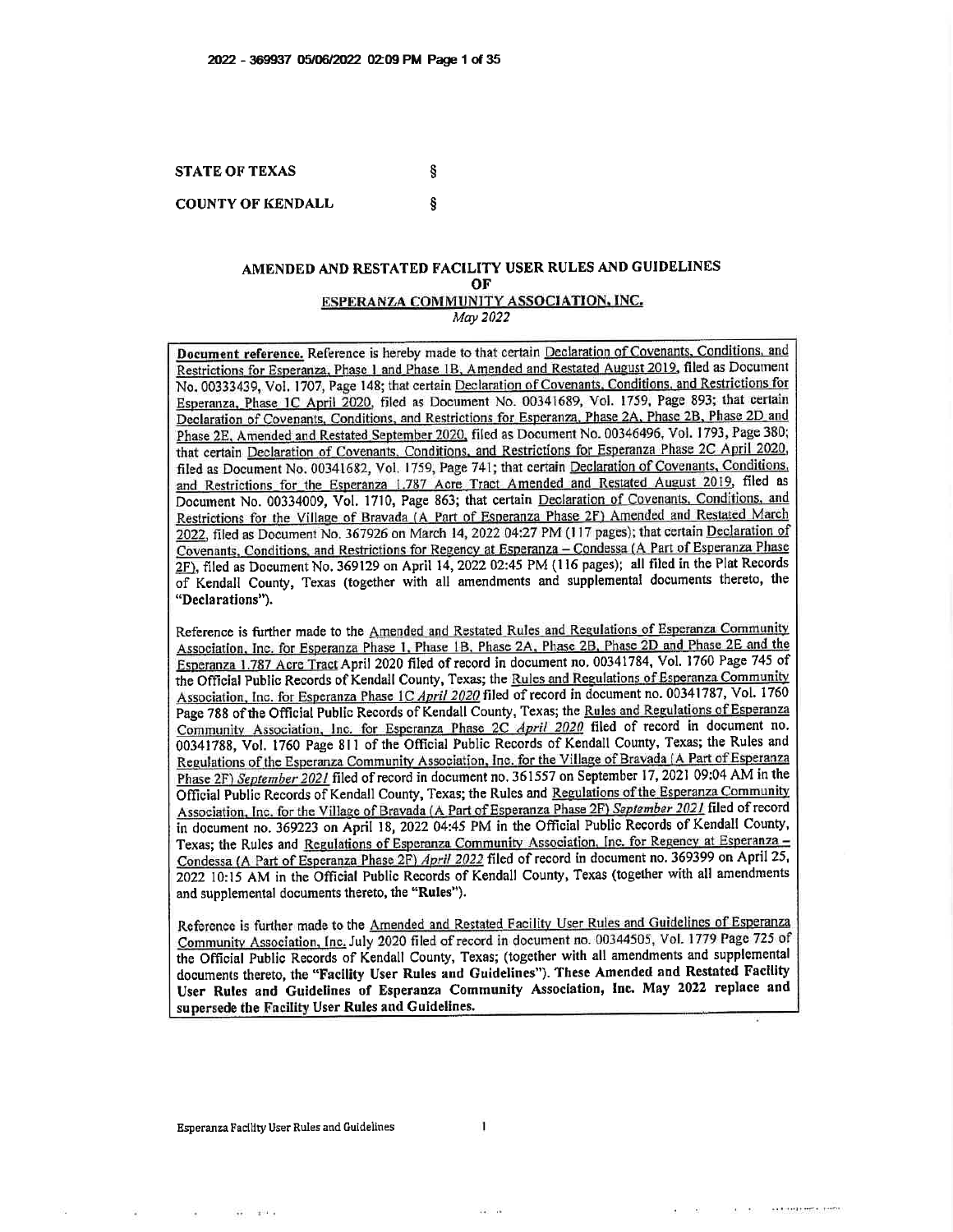WHEREAS the Declaration provides that owners of lots subject to the Declaration are automatically made members of Esperanza Community Association, Inc. (the "Association");

WHEREAS the Association is in the Declarant Control Period as defined in the Declaration and the Declarant, pursuant to the Declaration and Bylaws of the association may adopt and amend rules from time to time; and

THEREFORE, The Club at Esperanza and Esperanza Common Areas Facility User Rules and Guidelines, attached as Exhibit "A", have been, and by these presents are, ADOPTED and APPROVED, and shall supplement the Rules.

#### **SIGNATURE PAGE FOLLOWS**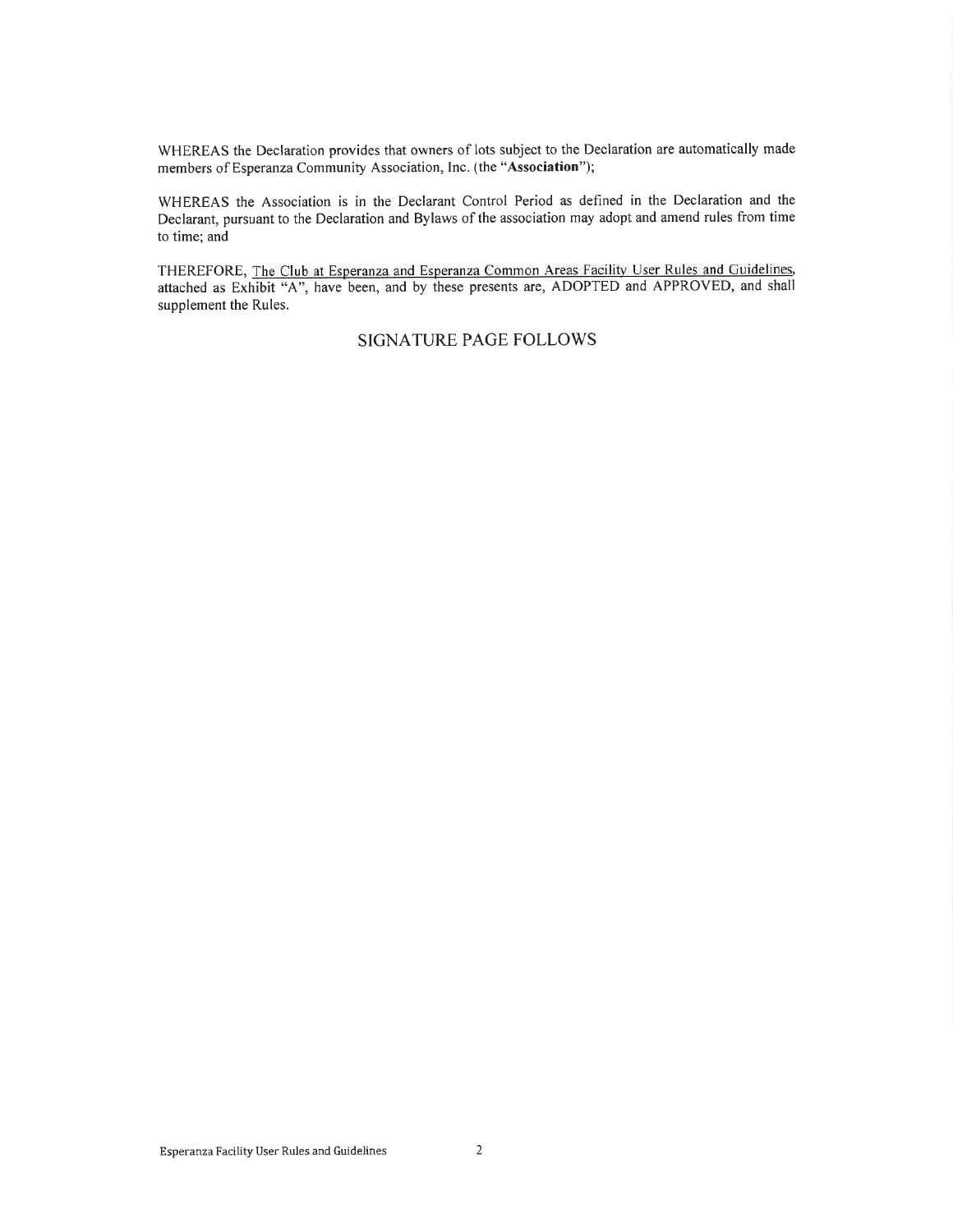LOOKOUT DEVELOPMENT GROUP, L.P. A TEXAS LIMITED PARTNERSHIP By: The Lookout Group, Inc. Its General Partner

By: Vice President James D. Plasek,

**STATE OF TEXAS** 

COUNTY OF WILLIAMSON

This instrument was acknowledged before me on the  $\frac{1}{x}$ day of May 2022, by James D. Plasek, Vice President of the Lookout Group, Inc., the general partner for Lookout Development Group, L.P.



FOR NOTARY PUBLIC IN AT THE STATE OF TEXAS My commission expires:  $|2 - 2 - 2|$ Printed Name:  $\mathcal{L}$   $\mathcal{L}$   $\mathcal{L}$   $\mathcal{L}$   $\mathcal{L}$   $\mathcal{L}$   $\mathcal{L}$ 

**EXHIBIT A: RULES** TABLE OF RULES AND REGULATIONS **EXHIBIT B:** 

#### After recording, please return to:

James D. Plasek

1789 S. Bagdad Road, Suite 109 1001 Crystal Falls Pkwy Leander, Texas 78641

File Server:CLIENTS: Esperanza Community: RulesFacilty UserFilingPage 8-19 doc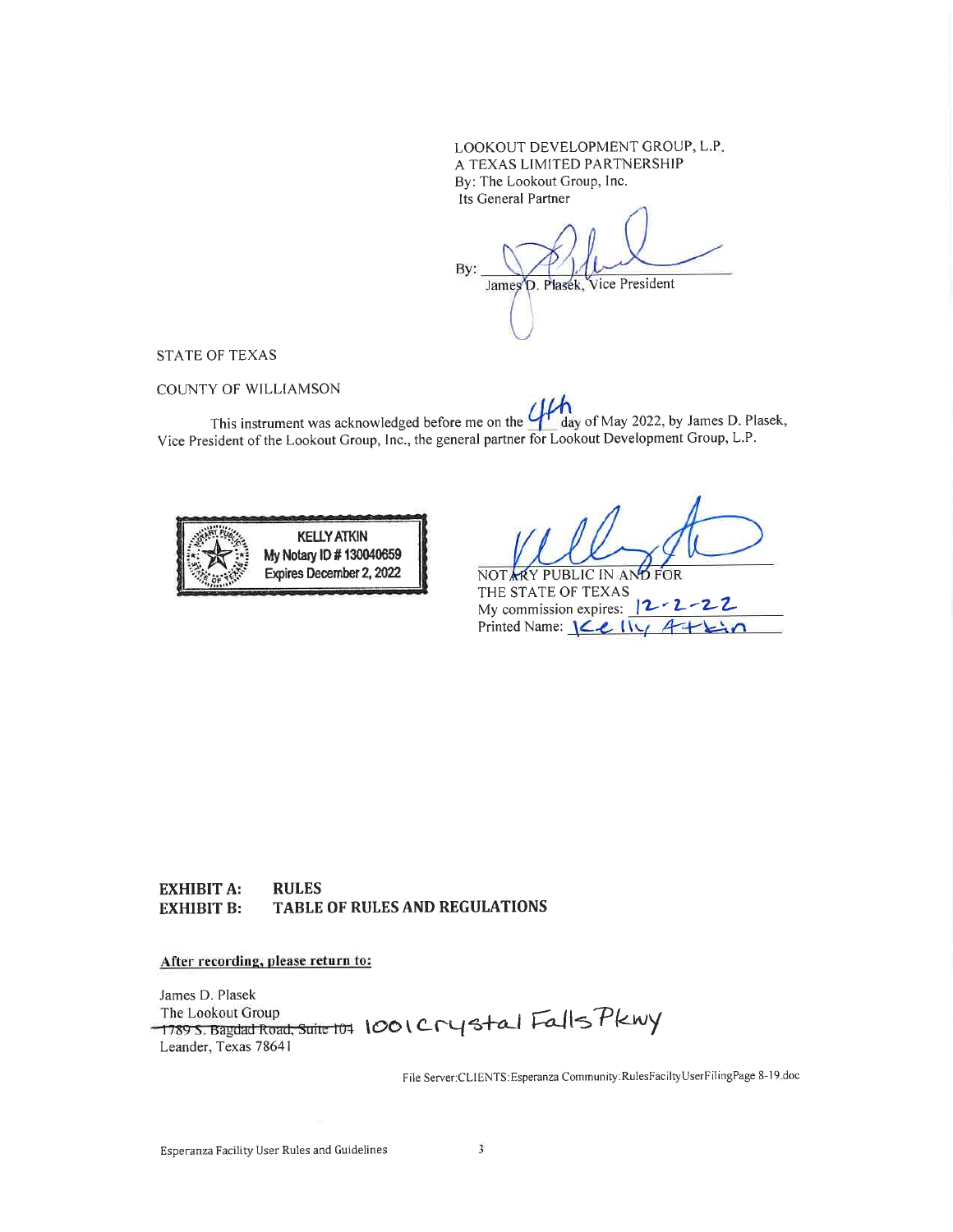

# The Club at Esperanza and Esperanza Common Areas

## Facility User Rules and Guidelines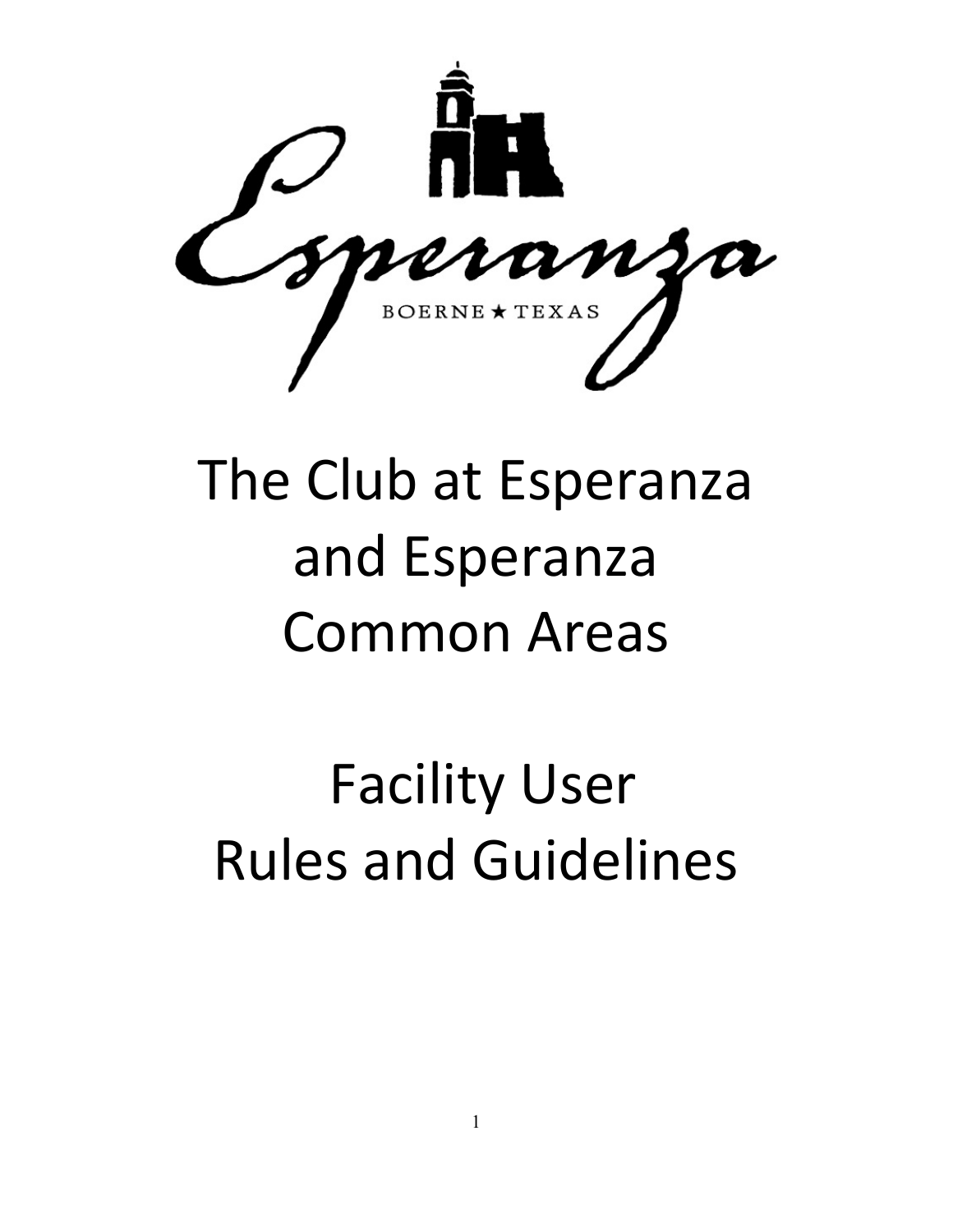#### **The Club at Esperanza and Esperanza Common Areas**

#### **Facility User Rules & Guidelines**

#### **Table of Contents**

| Ι.     | Introduction                             | $\overline{2}$ |
|--------|------------------------------------------|----------------|
| ΙΙ.    | Use of Facilities and Assumption of Risk | 3              |
| III.   | Authority                                | 4              |
| IV.    | Membership                               | 4              |
| V.     | <b>Access Fobs</b>                       | 4              |
| VI.    | Code of Conduct                          | 6              |
| VII.   | <b>Esperanza Amenity Operations</b>      | 7              |
| VIII.  | Parking Policy                           | 9              |
| IX.    | <b>Fitness Center</b>                    | 11             |
| Х.     | <b>Swimming Pools</b>                    | 12             |
| XI.    | <b>Community Room</b>                    | 14             |
| XII.   | Roca Loca Lawn                           | 15             |
| XIII.  | Roca Loca Beach Volleyball               | 16             |
| XIV.   | Rover Oaks Bark Parque                   | 16             |
| XV.    | <b>Trails</b>                            | 17             |
| XVI.   | Community Room Rental Policy and Rules   | 18             |
| XVII.  | Conflict                                 | 26             |
| XVIII. | <b>Facility User's Agreement</b>         | 26             |

#### **I. Introduction**

The Club at Esperanza and Common Area Facility User Rules and Guidelines (Rules) are established by the Board of Directors (Board) for the Esperanza Community Association, Inc. (Association) under the authority described in the Association's governing documents. These Rules are designed to ensure that the Association serves the best interests of the greatest number of Residents and Resident Guests (collectively, "Facility Users"). These Rules are established to preserve the recreation facilities of the Association for the convenience and enjoyment of Facility Users and apply to and are enforced equitably amongst all Facility Users. While all Facility Users are entitled to enjoy The Club at Esperanza and other Common Areas within Esperanza, they must do so while respecting the rights of others, displaying courtesy to others, and applying common sense to the use of all recreational equipment and facilities in and around The Club at Esperanza.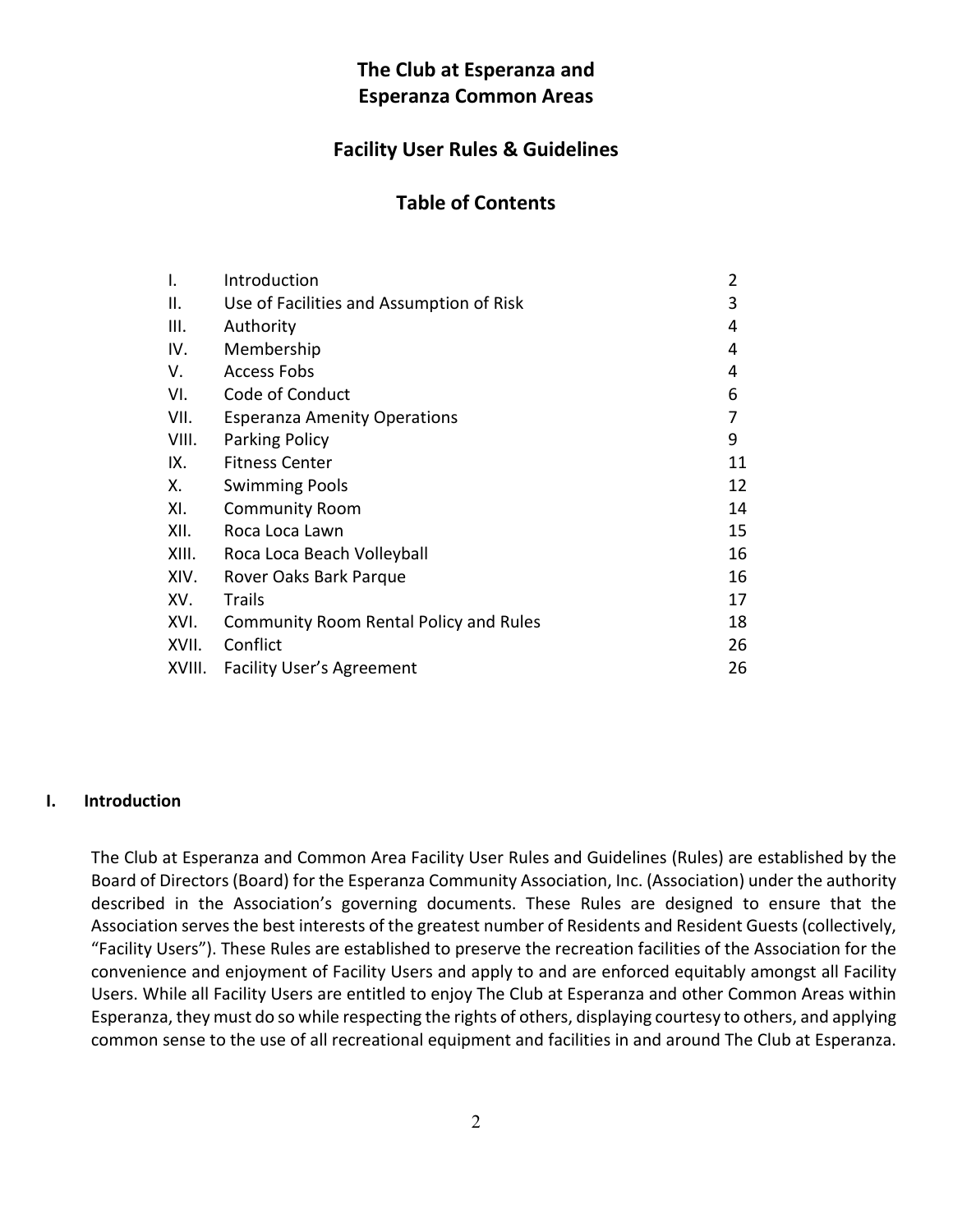The Association is a family-oriented community that services residents of all ages. The Club At Esperanza and Esperanza Common Areas are meant primarily for enjoyment of Residents of the Association. Residents' Guests may be accommodated only when such accommodation does not infringe upon the convenience or rights of the Residents. These Rules may be reviewed and amended by the Board at any time at its sole discretion. Any revisions to these Rules will be disseminated to the community through email and/or posting on the Association's website.

It is the Association's policy to not discriminate in the use of The Club At Esperanza and Esperanza Common Areas, the provision of services related to the use of The Club At Esperanza and Esperanza Common Areas, or the application of these Rules based on race, color, creed, ancestry, religion, sex, sexual orientation, familial status, marital status, national origin, handicap, or disability.

#### **II. Use of Facilities and Assumption of Risk**

All use of Association facilities and participation in Association programs is purely voluntary. The recreational nature of all Association activities and programs may involve some personal or physical risk on the part of the Facility User. Program participation by a Facility User is therefore an acknowledgement and acceptance of the inherent risks. All Facility Users must sign these Rules and Informed Consent, Release and Waiver Agreement and Facility User's Agreement prior to The Club at Esperanza and Esperanza Common Area use. Additional forms appropriate for trips, activities, sports, clubs, and tours may be required prior to participation in the respective activities.

The Association strives to consistently maintain The Club At Esperanza and Esperanza Common Areas in good condition. However, periodic wear and tear, as well as seasonal or climatic factors, may temporarily render an area in less than optimum condition. If such a condition occurs, Facility Users should immediately contact an Esperanza Community Association staff member or the Community Manager for assistance. Absent such notice, the Association will assume the facilities are free of obstruction or hindrance. Injuries, accidents, or other serious incidents must be immediately reported to an Esperanza Community Association staff member or the Community Manager so an incident report can be completed, and any needed action taken.

The Association is not liable for bodily injury, personal injury or inconvenience sustained during the use of The Club At Esperanza and Esperanza Common Areas and any programs presented therein. Further, the Association is not responsible for the loss or theft of any personal belongings of any Facility User, volunteer, vendor, staff member or visitor to The Club At Esperanza and Esperanza Common Areas or any Association facility.

In some cases, the Association may limit participation in activities to persons of certain minimum ages for health and safety reasons and may require the minor's parent or legal guardian to sign and have notarized an affidavit attesting to the minor's age and birth date.

These Rules have been developed to ensure that Facility Users are provided with a safe and enjoyable experience while using The Club At Esperanza and Esperanza Common Areas. Prior to participating in any Association activity or program, Facility Users are encouraged to familiarize themselves with The Club At Esperanza and Esperanza Common Areas and its Rules.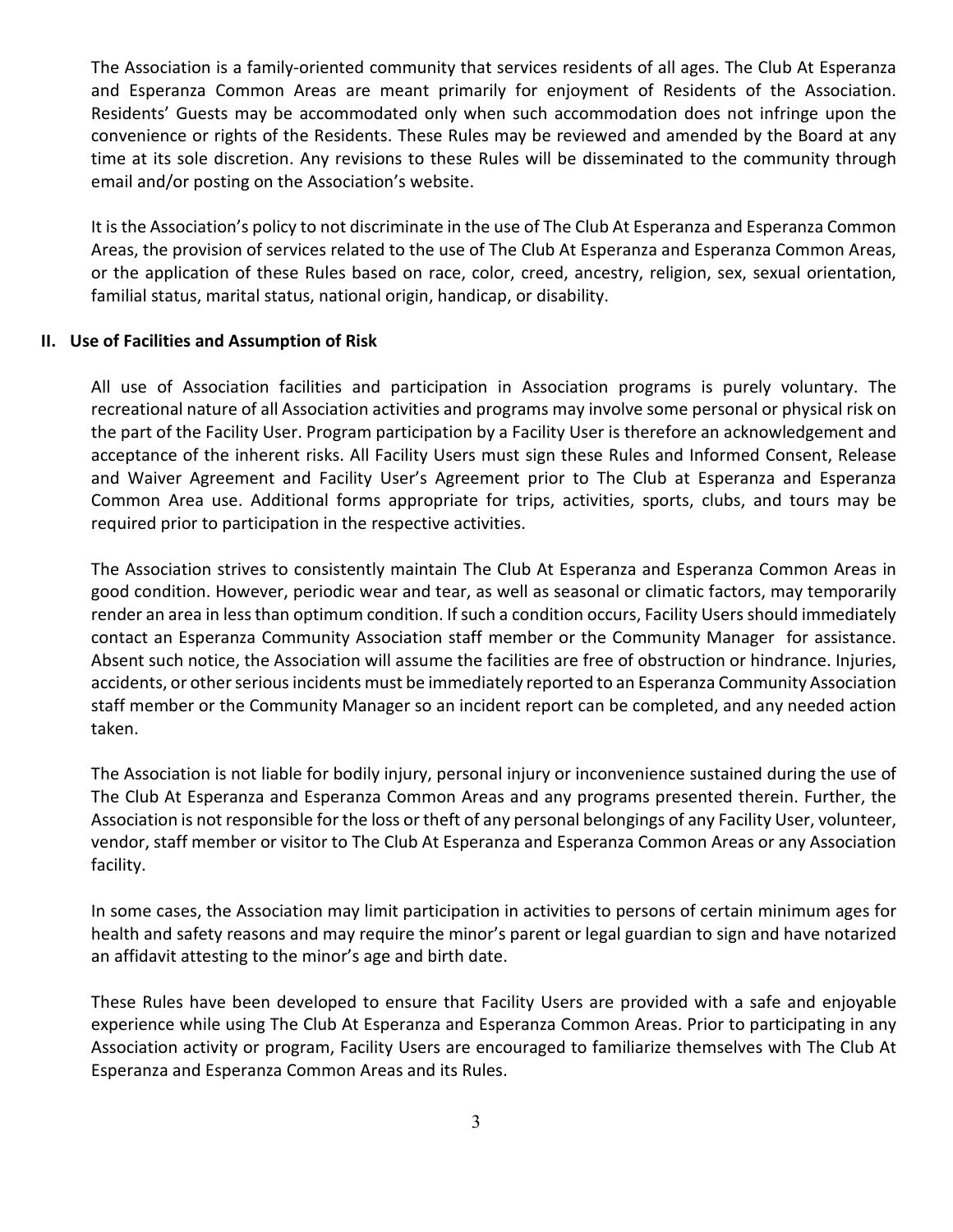#### III. **Authority**

The Board's authority to adopt these Rules is provided by the Bylaws and the Declaration of Covenants, Conditions, and Restrictions (Declaration). These Rules are binding upon all Facility Users. In addition, the Declaration provides the Board the means to ensure compliance of these Rules and provides the Association the following rights for violations or abuse of these Rules:

- i. The right of the Association to suspend voting rights of any Member.
- ii. The right of the Association to levy reasonable monetary fines.
- iii. The right to suspend a Facility User's right to use any or all Association amenities.

#### **IV. Membership**

Pursuant to the Declaration, each Owner of a Lot is a Member of the Association. If a Lot is owned by more than one (1) person, all co-Owners are Members of the Association. A Member may invite guests to The Club At Esperanza and Esperanza Common Areas in accordance with the provisions of these Rules. A Member who leases their home surrenders their rights to use The Club At Esperanza and Esperanza Common Areas to the Tenant of the residence during their term of the lease.

#### **V. Access Fobs**

Access Fobs shall mean the product (whether a smart phone application or physical product) required to access The Club At Esperanza and Esperanza Common Areas and to participate in community sponsored events and activities. Access Fobs are issued by the management entity for Esperanza Community Association, Inc. to Owners or Occupants of Lots, provided that the assessments associated with such Lot are no more than 30 days past due, and with proper identification.

1. Access Fobs – Any person who is an "Owner" or "Occupant" as defined in the Declaration of Covenants, Conditions, and Restrictions for the Association has the right to an Access Fob except as described in the Rules. Access Fobs cannot be transferred and may only be utilized by the person of issuance.

In order for the Access Fobs to be issued and remain valid, the Owner(s) must remain a member in good standing with the Association. All assessments must be no more than 30 days past due, and the Owner or Occupant must not have had his or her rights suspended by action of the Association.

- 2. Suspension. Access Fobs may be suspended or revoked pursuant to the terms and conditions of the Declaration for the following actions by the Owner(s), Occupants, or a member of their respective households:
	- i. Use of false information to obtain an Access Fobs.
	- ii. Unauthorized use of Access Fobs.
	- iii. Violation of the governing documents of the Association, including its Rules.
	- iv. Non-payment of assessments or other charges.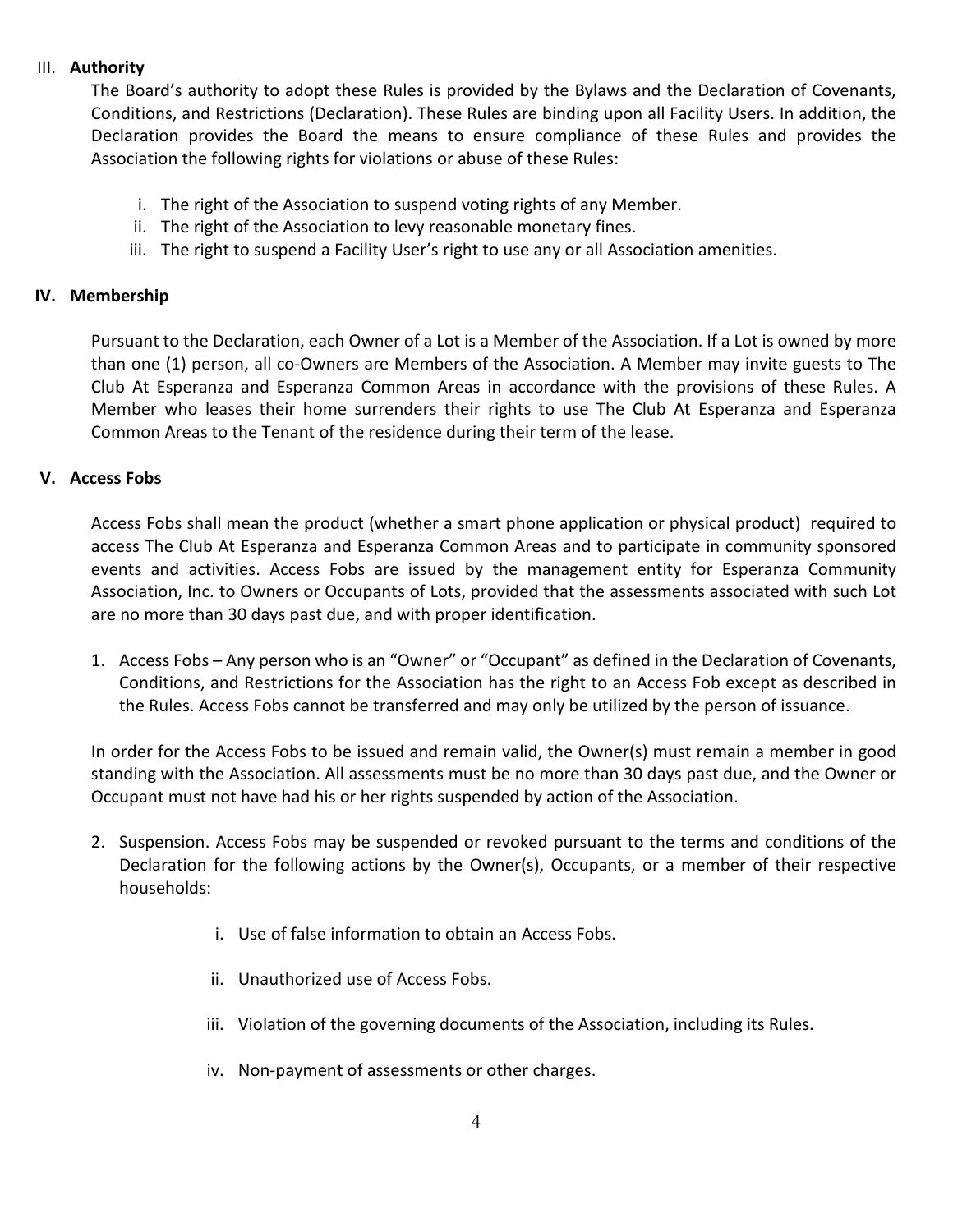- 3. Allocation Each Lot will be issued a maximum of two (2) Access Fobs at no charge.
- 4. Issuance Occupants seeking to obtain an Access Fob(s) must submit one of the following proofs of eligibility: Driver's License or other Photo Identification and a Utility Bill showing a qualifying street address, Title Company Closing Document or Valid Lease Agreement. In addition, Occupants must present a signed "The Club at Esperanza and Esperanza Common Areas Facility User Rules and Guidelines" (the "Rules") which includes an Informed Consent, Release and Waiver Agreement before the Access Fobs will be issued.
- 5. Tenant Access Fobs Owners who lease their Lot to an Occupant must relinquish their Access Fobs(s) for the Lot and shall be deemed to have assigned their rights to an Access Fobs to the Tenant of the Lot. Owner shall provide Tenants or Occupants their Access Fobsto be reassigned to the Tenant or Occupant once proof of lease is provided by The Club At Esperanza and Esperanza Common Areas Staff. If the owners do not provide the Tenant or Occupant their Access Fobs, Tenants or Occupants will be required to pay \$25.00 per Access Fobs and Access Fobs will be disabled. Tenant Access Fobs are issued to those individuals leasing a residence within the Association and who have provided a copy of a valid lease agreement. Such access fobs shall have the same rights as Owner Access Fobs but are referred to herein as Tenant Access Fobs for the sake of clarity. In order for Tenant Access Fobs to be issued and remain valid, assessments must be no more than 30 days past due. Tenant Access Fobs shall be revoked at such time as the Tenant no longer resides on the Lot or upon the termination of the lease agreement. If a lease is renewed, the owner must provide The Club At Esperanza and Esperanza Common Areas Staff with an updated lease agreement or written consent that the Tenant's lease has been renewed along with the terms of renewal.
- 6. Declarant Access Fobs As long as the Declarant owns any portion of the Community or has the right to annex property, the Association shall provide the Declarant, free of charge, with as many Access Fobs as the Declarant, in its sole discretion, deems necessary for the purpose of marketing the Community. The Declarant may temporarily transfer the Access Fobs to prospective purchasers of Lots subject to such terms and conditions as it, in its sole discretion, may determine. Use of such Access Fobs shall be subject to these Rules. Access Fobs provided to the Declarant shall entitle the bearer to use all Common Areas and recreational facilities, subject to the availability, payment of admission fees or other use fees charged to Facility Users holding Access Fobs.
- 7. Temporary Activity Cards The Board may, at its sole discretion, issue Temporary Access Fobsto persons who have signed binding contracts to purchase a Lot, subject to such policies as the Board may determine. If provided, such Temporary Access Fobs shall expire at closing of the Lot purchase and may be revoked by the Board.
- 8. Guests Must be accompanied by a Resident with an active Access Fob while enjoying the Esperanza amenities at all times.

Only those possessing valid Access Fobs and their guests are entitled to use The Club At Esperanza and Esperanza Common Areas. Access Fobs must be presented or swiped on the automatic door locks when entering The Club At Esperanza and Esperanza Common Areas. A fee, in the amount of \$25.00, shall be charged for all replacement or damaged Access Fobs.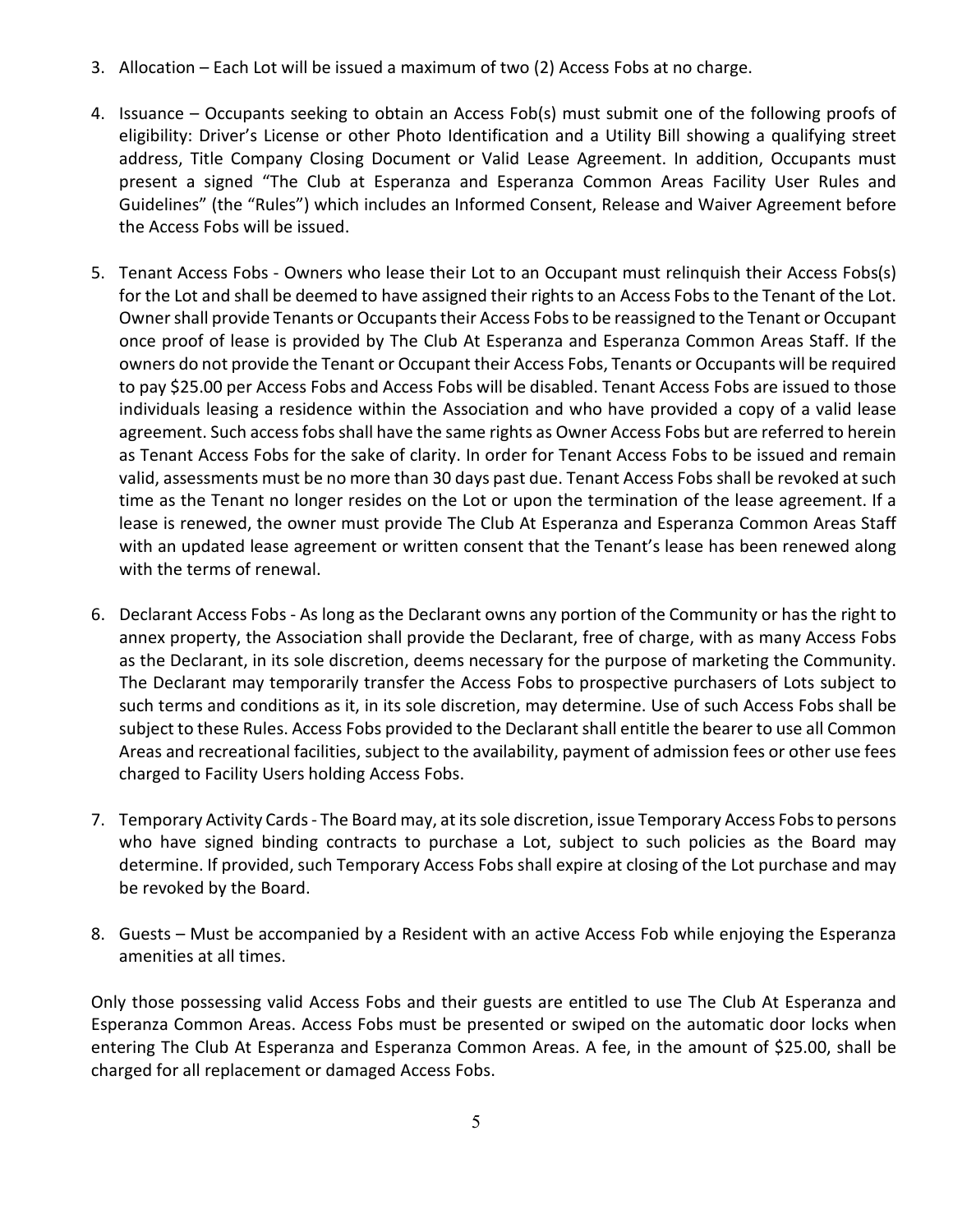#### **VI. Code of Conduct**

- 1. Physical abuse of other Facility Users, The Club At Esperanza and Esperanza Common Areas Staff members, pool monitors, vendors or volunteers is prohibited. Immediate suspension of privileges may ensue and continue until a hearing can be conducted by the Board.
- 2. Facility Users shall show common courtesy and refrain from harassment of any Facility User, The Club At Esperanza and Esperanza Common Areas staff member, pool monitor, volunteer, or vendor; or otherwise interfere with the management of the Association.
- 3. Any guest that is under the age of 14 must be accompanied by a Resident that is at least 18 years of age at all times while enjoying any of the Esperanza amenities. Residents are responsible for their conduct and the conduct of their guests and the Owner's Lot is subject to any ramifications, disciplinary, and/or financial consequences due to individual or guest actions.
- 4. Residents are prohibited from profiting financially from their membership by charging guests for use of The Club At Esperanza and Esperanza Common Areas.
- 5. Facility Users will not engage in unsafe activities or actions that compromise the safety of themselves or others.
- 6. Facility Users must obey all safety rules and shall stop unsafe activity as instructed by Association staff members or pool or appointed volunteers or vendor partners.
- 7. Proper dress is required in The Club At Esperanza and Esperanza Common Areas at all times, and specific attire may be designated by the Board for specific events, areas, and locations. Unless otherwise specified, appropriate casual attire is required in all areas in and around The Club At Esperanza and Esperanza Common Areas. Appropriate casual attire for men and boys includes footwear, shirts and either pants or shorts. For women and girls, footwear, blouses/shirts, and pants/skirts/dresses and/or shorts are appropriate. Upper body garments must be worn in all activities, except for men using the aquatic facilities. Appropriate athletic apparel is required in all indoor and outdoor fitness/sports areas and should include proper footwear. Sport bras are not considered upper body garments and must be worn with an accompanying shirt. Offensive graphics, language or slogans are not permitted on clothing.
- 8. The Club At Esperanza and Esperanza Common Areas and all Association amenities areas are tobacco and drug-free environments.
- 9. Pets are prohibited from entering any of the Esperanza Facility buildings and pool enclosure area; except those aiding a person with a disability, unless authorized by Association Staff for a community event. Pets must be kept on a leash and at no time will any pet be left unattended outside of the Esperanza Facilities.
- 10. The Association is not responsible for lost or stolen items.
- 11. All Facility Users must present their Access Fobs for admission to and use of the facility. The fob must be carried while using any of The Club At Esperanza and Esperanza Common Areas amenities. If a Facility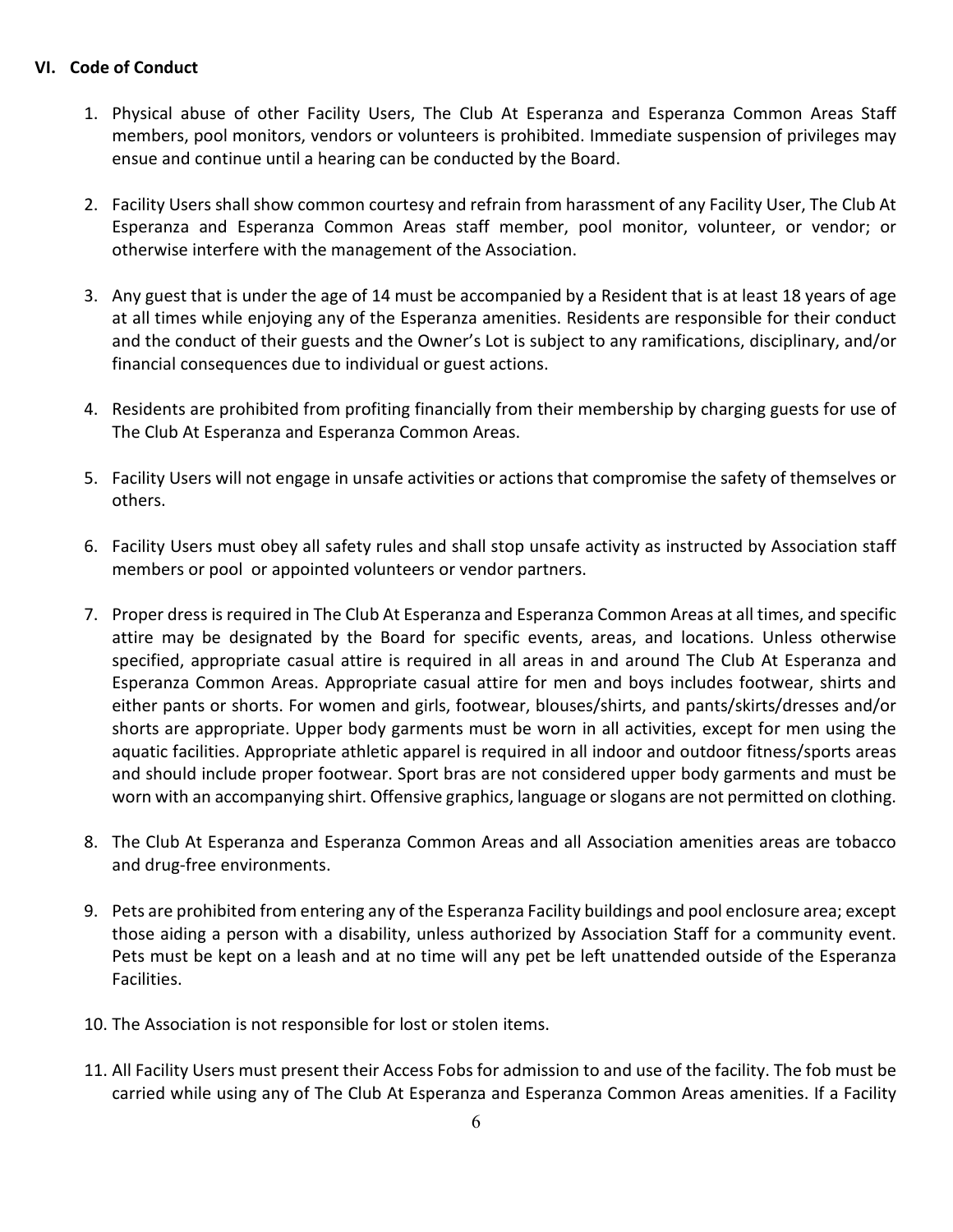User forgets their Access Fobs, a mandatory replacement will be required and shall be charged to the Lot Account for future entrance into the facility.

- 12. Staff reserves the right to take reasonable actions deemed necessary for the safety of Facility Users or protection of equipment.
- 13. Facility Users who violate these Rules may be asked to vacate The Club At Esperanza and Esperanza Common Areas and may be reported to the Board for disciplinary action, as appropriate.
- 14. Any Facility Users who conduct themselves in an unbecoming manner or who knowingly violate these Rules are subject to disciplinary action by the Board, including suspension of membership privileges and an imposition of fines, subject to the terms of the Association governing documents. Association staff may immediately remove Facility Users who do not abide by these Rules and will be reported to the Board for disciplinary action, as appropriate.
- 15. Owners may be requested to appear before the Board to discuss an infraction of these Rules by the Residents, their Guest or Occupant of their leased residence. Residents also have the right to appear before the Board if disciplinary action is being considered. Such rights are dictated by the Association governing documents.

#### **VII. Esperanza Amenity Operations**

- 1. Supervision At no time may a child under the age of 14 be left at The Club At Esperanza and Esperanza Common Areas or any of the amenity areas that is not accompanied by a Resident that is present and available on the premises who is at least 18 years of age. Parents, guardians, or persons responsible for the care of minor children are required to adequately supervise the minor children under their care while enjoying the Esperanza amenities. If an unattended child appears to be lost, is being disruptive, or if in the judgment of The Club At Esperanza and Esperanza Common Areas staff, his or her safety is jeopardized, The Club At Esperanza and Esperanza Common Areas staff will make an attempt to locate the parent, guardian, person responsible for the care of the child. If the parent, guardian, person responsible for the care of the child cannot be located, the child may be placed in the care of the local law enforcement agency. The Club At Esperanza and Esperanza Common Areas staff will not, under any circumstances, be responsible for determining whether an apparent parent, guardian, or person responsible for the care of a minor child is legally authorized to oversee or provide for the care of the minor child.
- 2. Complaints Complaints regarding staff members or contracted labor should be directed in writing to the Community Manager. The Community Manager will make reasonable efforts to promptly resolve the conflict. Due to employee's right to confidentiality, it may not be possible to provide information to a complainant regarding the status of a complaint when it involves a personnel action. Under no circumstances will Facility Users interfere with, attempt to discipline, or otherwise direct Staff in the course of Association business. Facility Users shall not request special personal services from the staff of The Club At Esperanza and Esperanza Common Areas or the Association.
- 3. Soliciting Soliciting is prohibited unless the Board of Directors gives its prior written consent. Solicitation pertaining to Association or Declarant business is permitted on a limited basis.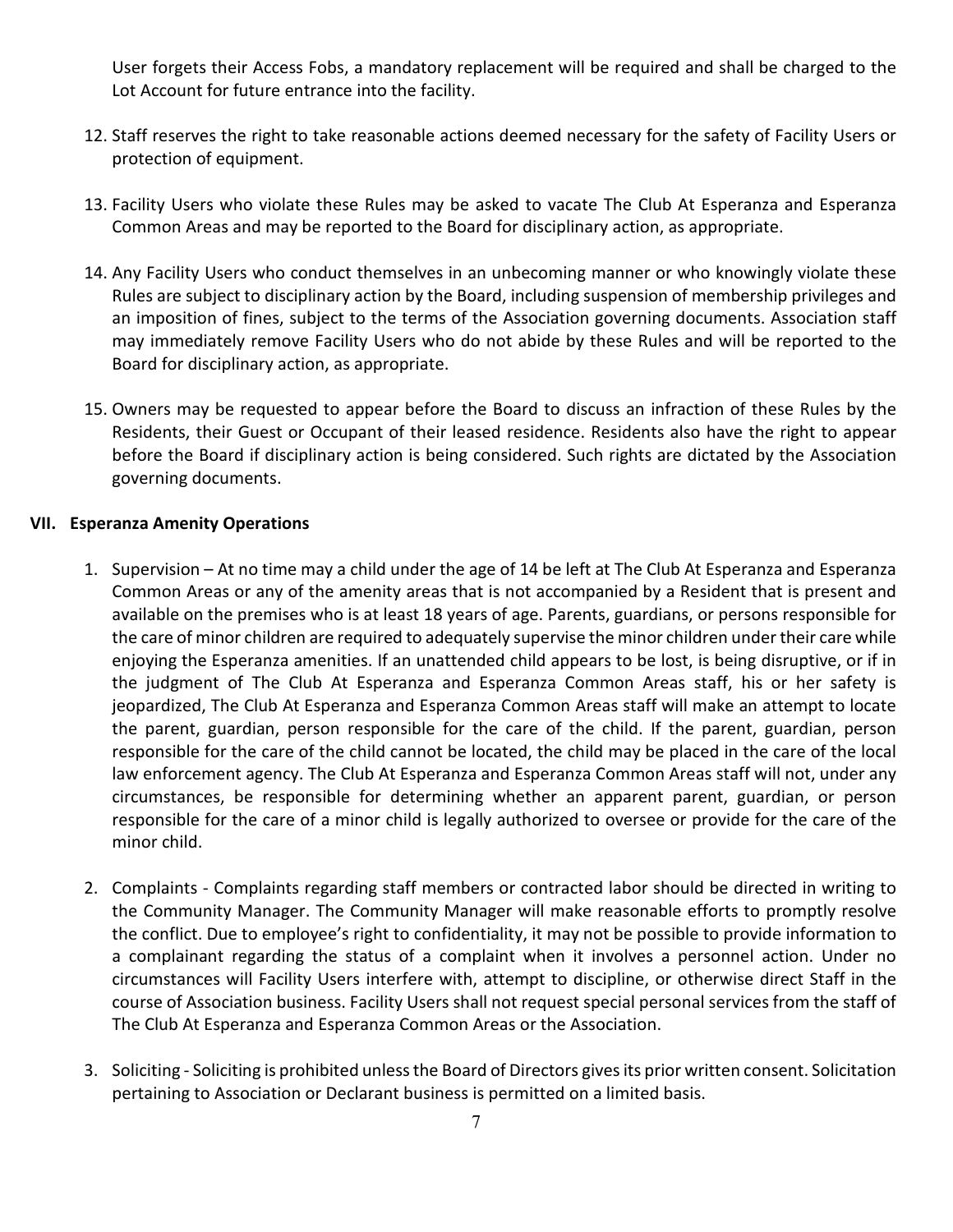- 4. Advertising Notices, advertisements or posters of any kind may not be placed or distributed in or around The Club At Esperanza and Esperanza Common Areas without the prior written consent of the Board. Association Community Partners may be permitted to advertise at the discretion of the Board of Directors.
- 5. Cell Phones Cell phones should be silenced when attending any meetings, during performances or at any events. When using The Club At Esperanza and Esperanza Common Areas (including the pool areas) cell phone users should respect others by leaving the area to take a call and moderating voice tone to avoid disturbing others. The use of a radio-style phone, in walkie-talkie mode, is prohibited, except by vendors or staff while conducting business. Residents and guests shall at all times use headphones when listening to music or other broadcasts on cell phones.
- 6. Photographic Equipment Photography of any kind is not permitted inside the restrooms. When using photographic equipment of any kind, residents should take care not to inadvertently include in the photo or video any person who has expressed a wish not to be so included.

Photographic equipment is permitted in public spaces of The Club At Esperanza and Esperanza Common Areas, such as the pool area, lobby, community room, pavilion, and parks for the purpose of photographing events (dance recitals, birthday parties, etc.) for personal use.

By execution of the Facility User's Agreement, Residents and their guests authorize the Association and Declarant's use of any photography performed during Association events and activities.

No commercial photography still or video is permitted anywhere in the facilities without the prior written approval of the Board. The Declarant is excluded from this guideline.

- 7. Roller skates (including shoes with wheels on the heel), skateboards, rollerblades, bikes, and scooters, including self-balancing motorized scooters are prohibited from being used within The Club At Esperanza and Esperanza Common Areas, including parking lot, unless authorized by Association staff for a fitness or community event.
- 8. Food and Drink Water and sport drinks in a closed container only, are permitted in the Fitness Center. Ceramic, china, glass, or other breakable containers are not permitted in the facility at any time unless approved by Esperanza staff.
- 9. Esperanza staff may be permitted to search all ice chests and bags prior to allowing entrance to The Club At Esperanza and Esperanza Common Areas. No person under the influence of any illegal substance may utilize The Club At Esperanza and Esperanza Common Areas amenities.
- 10. Equipment Use Furniture, equipment and supplies are the property of the Association and shall not be removed from The Club At Esperanza and Esperanza Common Areas without the prior written permission of Association Staff. While certain Association-owned items may be stored or set-up in a particular room, these items remain the property of the Association and may be relocated by Association Staff or used for other activities or events as needed.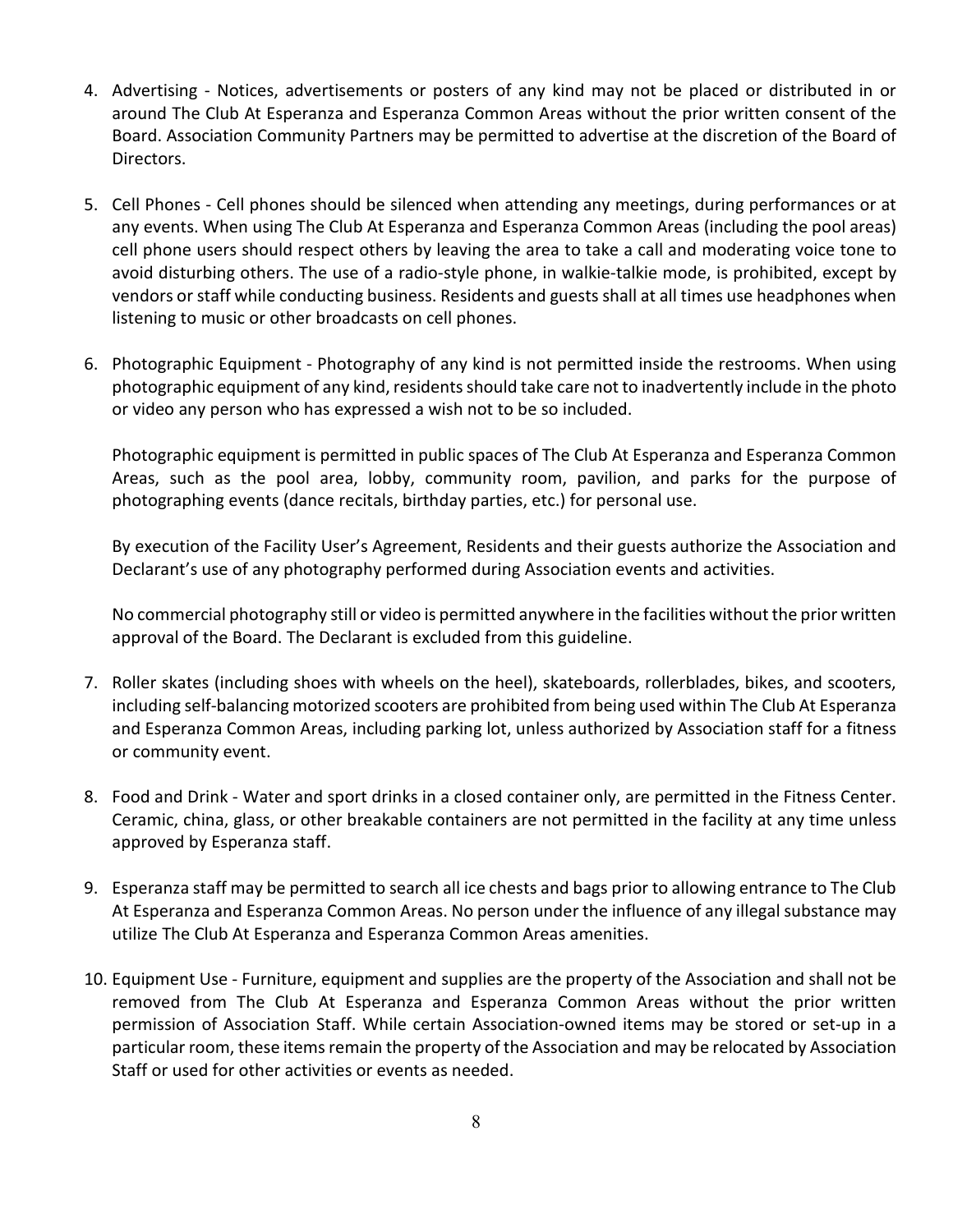- 11. Facility Scheduling In order to accommodate the large number of residents who utilize the facilities, it is necessary to properly schedule activities. Use of Association facilities is on a first-come basis with scheduled reservations taking priority. The room schedule is established and maintained by the Association Staff in accordance with policies and procedures established by the Board of Directors from time to time, as amended.
- 12. Programming Fees In addition to the fees for Common Assessments which support the general management and administration of the Community Association, user fees and charges may be assessed to support the cost of additional lifestyle and fitness programs and services such as classes, trips and special events. Space or tickets cannot be reserved without payment. The Association adheres to a "No-Refund" policy for reservations for activity programs except in instances where a program is cancelled by the Association. Residents who are unable to attend an event or program are encouraged to coordinate with Association Staff to find a resident to purchase the ticket. Under no circumstances can the amount charged be more than the stated price of the event/ticket. For extreme circumstances, a refund request maybe presented to the Community Manager for consideration.
- 13. Event and Program Registration Residents may register for various activities and classes upon presentation of a valid Access Fob.

#### **VIII. Parking Policy**

- 1. The parking lot is available to residents and their accompanied guests during The Club At Esperanza and Esperanza Common Areas hours of operation. No overnight parking is permitted.
- 2. Parking is available on a first come, first serve basis.
- 3. Parking is at the risk of the vehicle owner or person driving the vehicle. The Association, its Agents, Board, Insurance Company and Management are not responsible for theft, damage, or loss.
- 4. Safe and proper speeds must be maintained while driving in the parking areas.
- 5. Residents must observe all posted signs including but not limited to stop signs, one-way signs, posted speed limits, and/or entrance/exit signs.
- 6. Handicapped spaces are reserved for those displaying the proper license plate or government issued placard.
- 7. No parking is permitted at any time in posted areas prohibiting parking, traffic lanes, front of trash doors/bins or gates or building entrance/exits, reserved, or assigned parking spaces, and fire or emergency lanes.
- 8. No trailer, camper, dune buggy, boat, or any other recreational vehicle shall be parked in any portion of The Club At Esperanza and Esperanza Common Areas.
- 9. Vehicle maintenance or repair work of any kind in The Club At Esperanza and Esperanza Common Areas parking area is prohibited.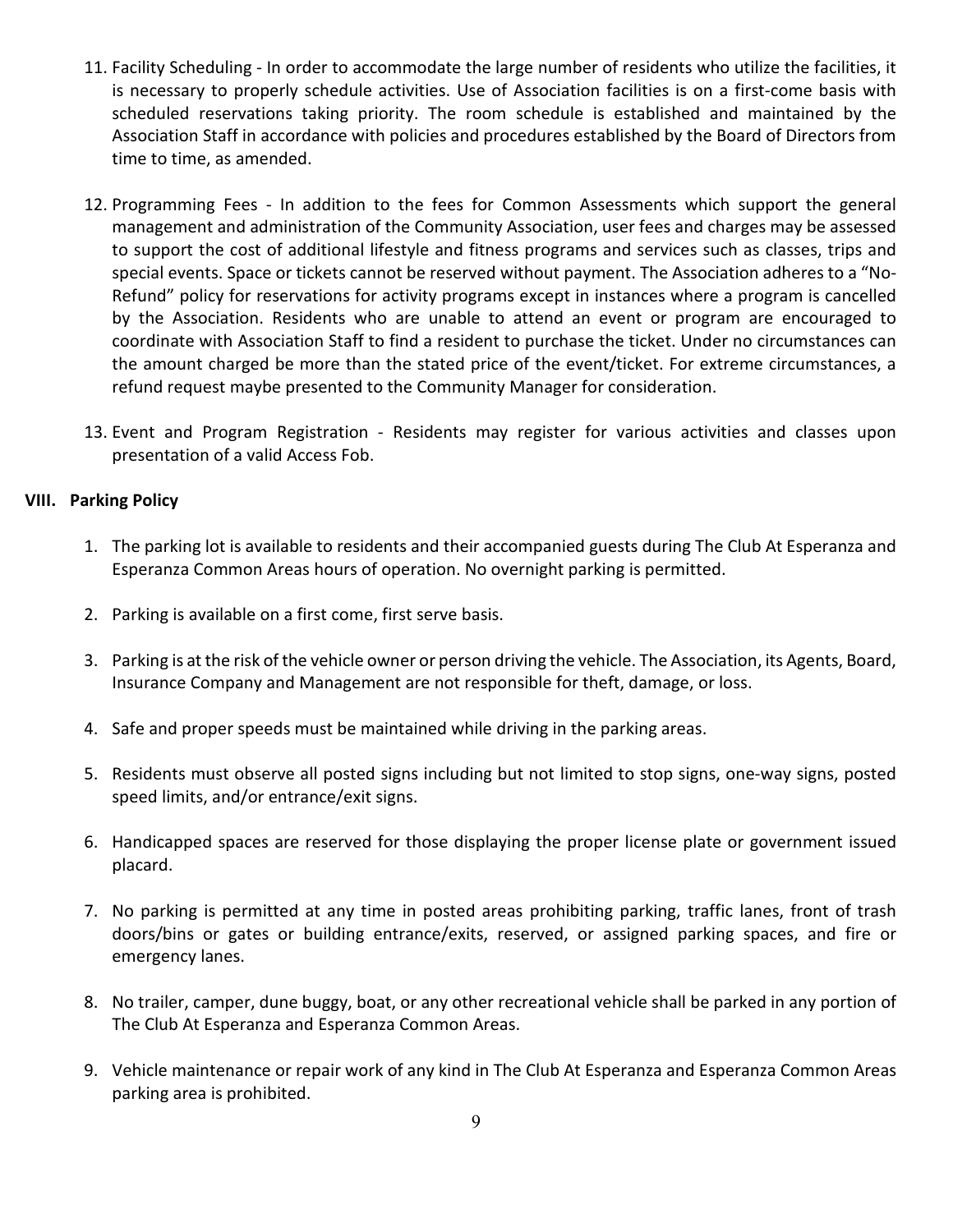- 10. Washing, waxing, detailing, and servicing vehicles in any way in the parking area or any other location on the premises is prohibited.
- 11. Use of parking lot for Driver control/safety training is prohibited.
- 12. Towing Policy Decisions to tow a vehicle from The Club At Esperanza and Esperanza Common Areas shall be that of the Community Manager. Effort will always be made to contact the owner of a vehicle that may be towed, prior to towing, except in the case of an emergency.

The Club At Esperanza and Esperanza Common Areas Manager, on behalf of the Association Board, may cause the removal of a vehicle parked within The Club At Esperanza and Esperanza Common Areas property to be towed if the vehicle is parked in violation of any of the following:

- i. The vehicle has been issued a notice of parking violation, and forty-eight (48) hours have elapsed since the issuance of that notice.
- ii. The vehicle is parked overnight or past the posted hours of operation of The Club At Esperanza and Esperanza Common Areas.
- iii. The following violations may necessitate immediate towing without prior notice.
	- a. The vehicle is parked in a marked fire lane.
	- b. The vehicle is parked within fifteen (15) feet of a fire hydrant.
	- c. The vehicle is parked in a manner that interferes with ingress, egress, and access to The Club At Esperanza and Esperanza Common Areas, handicap access areas, gates, doors, garbage bins, etc.
	- d. The vehicle is parked in a manner that impedes the flow of traffic.
	- e. The vehicle is parked in a space designated for handicapped parking without proper authority or placard/decal.
	- f. The vehicle is parked in a designated reserved parking space.
	- g. The vehicle is parked in any location designated as "No Parking" by either signage, painted curb, or other method of designation.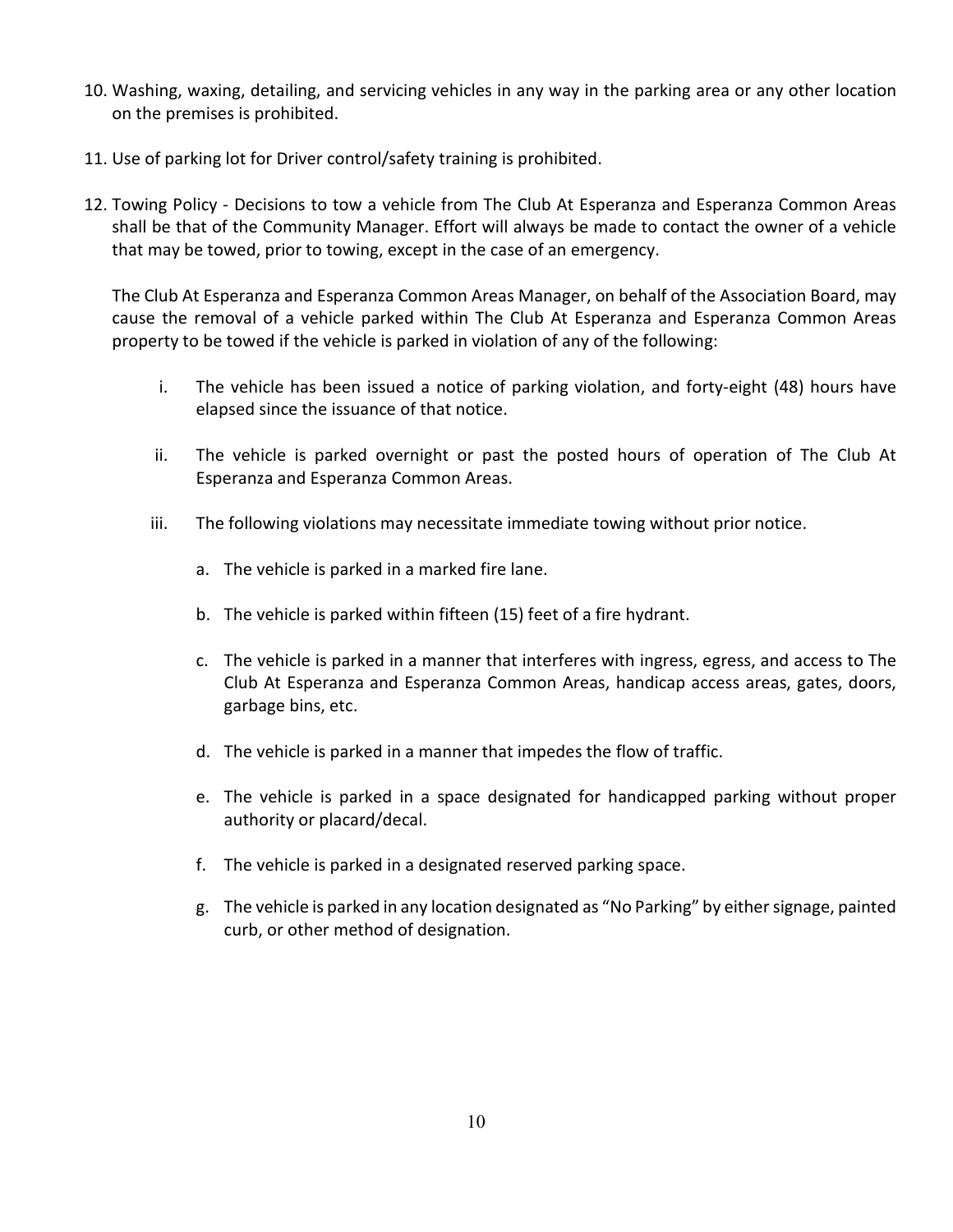- **IX. Fitness Center** The Fitness Center is a private facility for Residents. Personal trainers may be made available to Facility Users at a fee for training purposes and workout coordination. Residents shall not be permitted to use a private personal trainer until such time as such Personal Trainer has signed a Facility User Agreement and Resident has full responsibility for any actions of such Personal Trainer. A fee for such Approval may be charged to the Personal Trainer at the sole discretion of the Board of Directors.
	- 1. All Facility Users should check with their doctor before they engage in a more physically active lifestyle or exercise program.
	- 2. All Facility Users using the equipment in the Fitness Center do so at their own risk. Facility Users may be restricted from utilizing the Fitness Center or specific equipment in the Fitness Center based on safety considerations, including recommendations of equipment suppliers or manufacturers.
	- 3. Proper attire is required in the Fitness Center shirts are required at all times.
	- 4. Appropriate athletic shoes must be worn at all times. Sandals, Crocs™ style, and/or open-toe shoes are not allowed.
	- 5. After use, Facility Users must wipe down all equipment with the sanitation wipes provided. Workout towels are not provided.
	- 6. All electronic devices must be used with headphones. Facility Users are responsible for providing their own headphones to be used with television-equipped cardio equipment. Facility Users should keep all audio to a personal level that is inaudible to other users.
	- 7. Slamming or dropping of weights and equipment is not permitted.
	- 8. All weights must be re-racked by user.
	- 9. Any moveable equipment must be returned to its regular location upon completion of use.
	- 10. No one under the age of 15 is permitted in the Fitness Center.
	- 11. Guests are not permitted to use the fitness center at any time.
	- 12. Fitness Center door may not be propped or held open under any circumstance.
	- 13. Fitness Center access may be revoked due to misuse of equipment or misconduct or violations of these Fitness Center rules.
	- 14. Pets are not permitted. This rule does not apply to service animals required for person(s) with special needs.
	- 15. Facility Users must swipe their Access Fob to enter. Only one entry permitted at a time.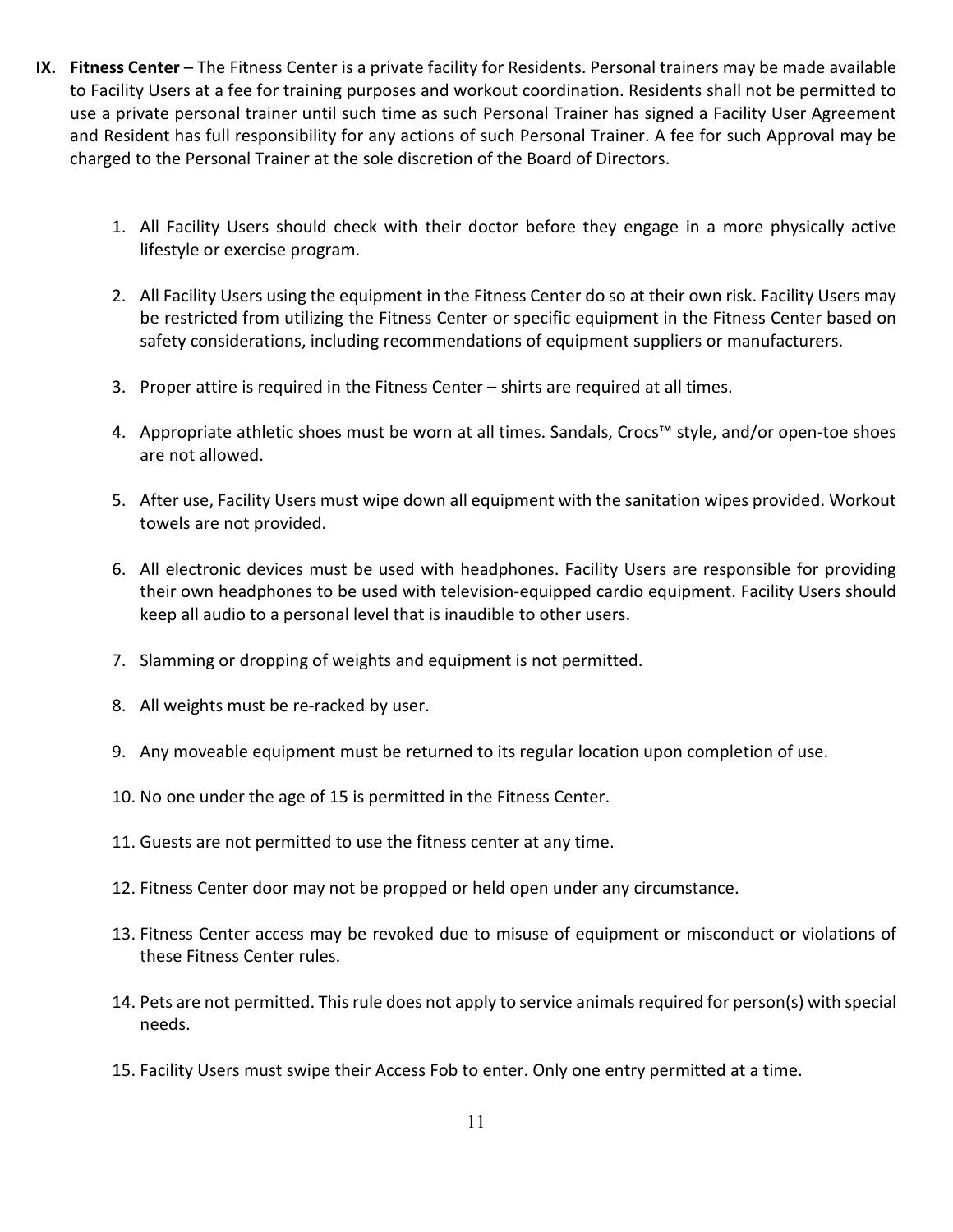- 16. Facility Users are responsible for securing their valuables.
- 17. No smoking or vaping is permitted at any time.
- **X. Swimming Pools** are private facilities for Facility Users. SWIM AT YOUR OWN RISK. The following rules apply to the use of the Association pools. Additional rules may be posted at the pool:
	- 1. If there is a disagreement on the interpretation or intent of any of the following rules, the Association Staff/Pool Monitors will make the final determination as to the interpretation or intent of the rule(s) in question.
	- 2. For purposes of these rules, (the "Pool Area") is defined as all of the area located within the fences and gates at The Club At Esperanza facility.
	- 3. Swim at your own risk at all times.
	- 4. All Owners must register their family and guests, accompany them at all times and are responsible for their actions.
	- 5. No swimming permitted outside of pool hours provided by management.
	- 6. A maximum of 5 guests are allowed per household per day.
	- 7. A Resident at least 18 years of age must accompany all children under the age of 14 and their guests and is responsible for their actions. Please refer to the Esperanza Rental Policy if your guest count exceeds the daily limit.
	- 8. Parents are responsible for the actions of their children
	- 9. Facility Users must not compromise the cleanliness of the pools, or subject other users to unhealthy conditions.
	- 10. Facility Users are required to wear appropriate swimwear at all times. Thongs are strictly prohibited. No street clothing such as undergarments, sports bras, basketball shorts, jean shorts or cargo shorts are allowed. White t-shirts or tank tops are permitted over an appropriate swimsuit. Association Staff/Pool Monitors will make the final determination if certain swimwear is disallowed in the Pool Area. Nudity is strictly prohibited.
	- 11. Any person who is not fully toilet trained or incontinent must wear appropriate waterproof clothing, such as swim diapers or swim pants, when entering or being carried into a pool. In addition, rubber or plastic pants over the swim diaper are recommended. No regular diapers are permitted in the pools.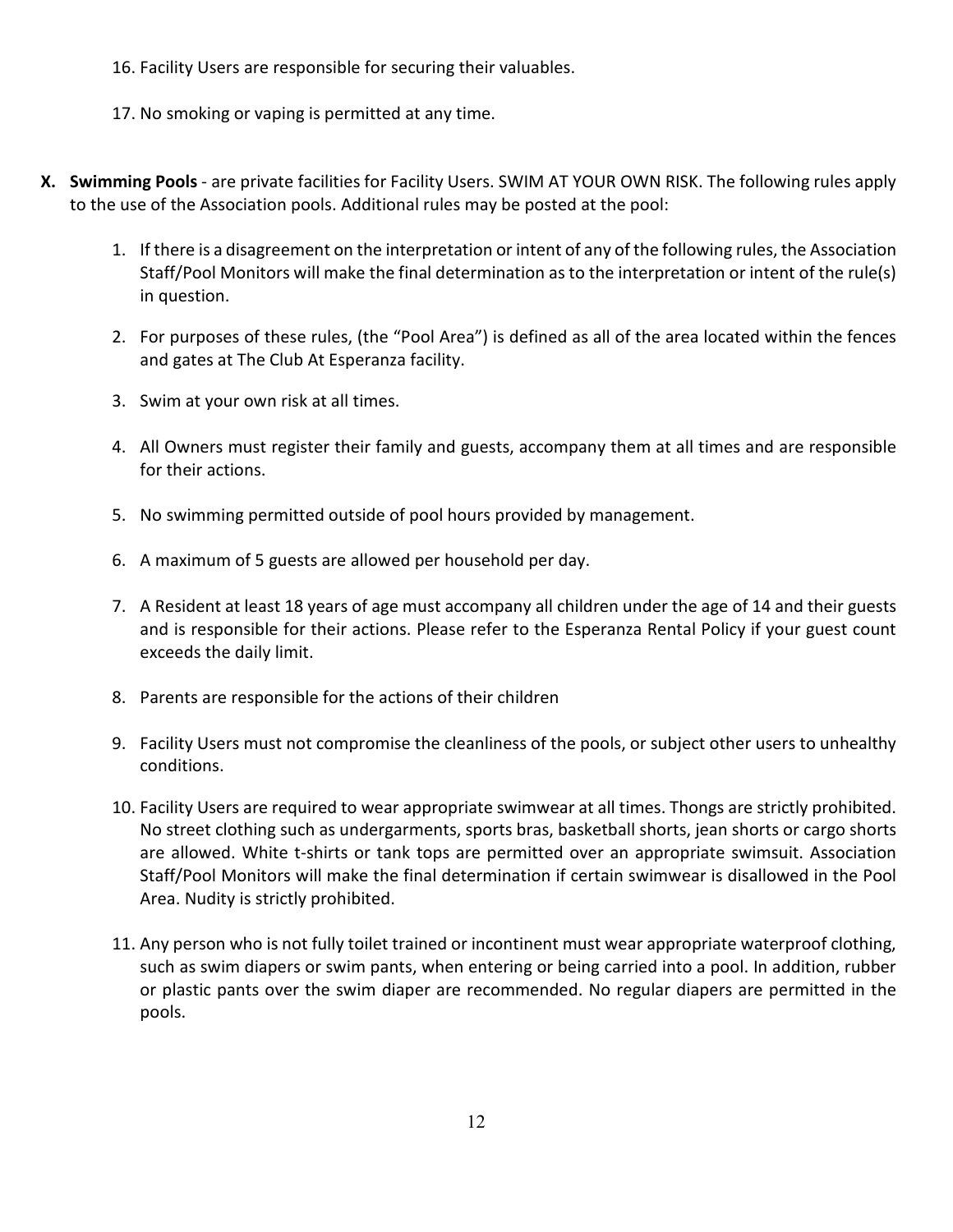- 12. Swimmers with a cold virus, communicable disease, open sores, ear, or nasal discharge are not allowed in the pools. Association Staff/Pool Monitors will make the final determination if a swimmer is prohibited from utilizing the Association facilities due to any of these conditions.
- 13. No pushing, fighting, dunking, towel snapping or horseplay. No climbing on or around the Lazy River wall.
- 14. Running or diving (including somersaults, back dives, cannon balls, preacher seats, can openers, or similar type of entries) into the pools is prohibited.
- 15. Pool gates must be kept locked at all times. Gates may not be propped open.
- 16. No bicycles, skates, skateboards, etc. (including tennis shoes with rollers) are permitted within the Pool Area as they may damage the surface. Baby strollers are allowed.
- 17. No Bluetooth or portable speakers are allowed, but headphones may be used. However, water exercise classes may use sound equipment as necessary to conduct their programs.
- 18. The Pool Area is reserved for walking, safety, and emergency purposes. No obstruction of any kind will be permitted in this area.
- 19. Food and beverages are permitted in the Pool Area, but *not in* the pools. No ceramic, china, glass, or other breakable containers are allowed anywhere in the Pool Area. Trash containers are available, and Facility Users must clean-up after themselves. The Pool Monitor and/or Association staff may search any ice chests/coolers at any time. No oversized ice chests/coolers are allowed within the Pool Area.
- 20. Inflatables are permitted at the discretion of the Association Staff/Pool Monitors. For safety reasons, if at any point the inflatables obstruct the view of swimmers, the resident may be asked to remove the inflatable from the pool. HOA-provided floats are allowed in the Lazy River. Only safe "aquatic balls" or balls specifically intended for use in swimming pools are allowed to be used within the Pool Area at the sole discretion of the Association Staff/Pool Monitors.
- 21. All children under the age of 14 must be accompanied by a Resident at least 18 years of age while in the Pool Area. Facility Users may be asked to provide proof of age if requested by Association Staff/Pool Monitors.
- 22. Hanging, swinging, or pulling on aquatic equipment or features is not permitted.
- 23. Stair rails are installed to assist and guide pool users. Standing, hanging, or sitting on the stair rails is prohibited.
- 24. During busy times Facility Users will be asked to share lanes or circle swim and may be asked to limit swim time.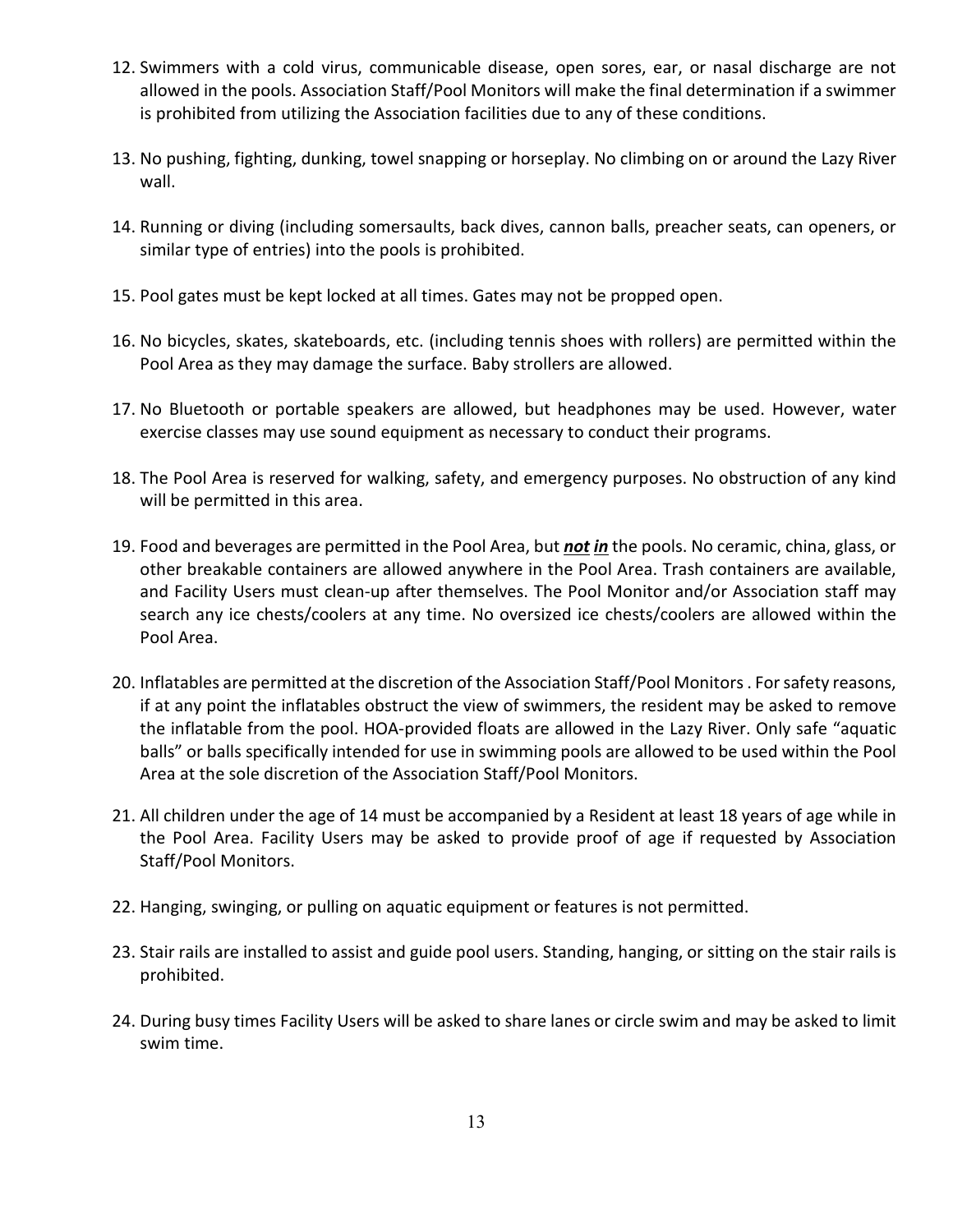- 25. During thunder and lightning storms or other inclement weather conditions, Residents and their guests must clear the Pool Area. Any Facility User failing to abide by Association Staff/Pool Monitors' instructions, stated policy or safety rules will be asked to leave the Pool Area. The judgment of Association Staff/Pool Monitors with respect to safety, decorum and sanitation will prevail. Repeat offenders may be subject to facility suspension pending a Board hearing.
- 26. In the swimming pools, chemicals are used to ensure a sanitary and safe water environment. Conditions are tested and documented on a regular basis. If unacceptable conditions occur, Association Staff/Pool Monitors reserves the right to close the pool at any time to preserve the health and well-being of Facility Users.
- 27. Chemicals are used in the pool water that may cause damage to swim wear. The Association will not be responsible for any such damage.
- 28. Patio furniture in the Pool Area shall not be removed. The pool furniture is to remain on the pool deck and out of the pools. Only HOA-provided furniture is allowed in the Pool Area.
- 29. Facility Users should immediately report fecal, vomit or any pool contamination incidents to an Association Staff/Pool Monitor.
- 30. Climbing on or over the Pool Area fence/gates is prohibited. Violators, whether Residents or Resident's guests, may be subject to the deactivation of key fobs, fines and/or prosecution. When Association Staff/Pool Monitors are not on-site, Residents should contact the Kendall County Sheriff's Department regarding such trespass.
- 31. If a child is under 48 inches in height, an adult at least 18 years of age must be within 10 feet of the child unless the child is wearing a Coast Guard approved life vest. This rule will not apply to children under 48 inches in height who have passed a swim test administered by an appropriate party.
- 32. Unauthorized persons will be asked to immediately vacate the premises and may be reported to the local authorities as trespassers. During non-business hours, concerned residents should report trespassers to the Kendall County Sheriff's Department.
- 33. No smoking or vaping is permitted at any time.
- 34. Pets are not permitted in the Pool Area. This rule does not apply to service animals.
- **XI. Community Room** The Community Room is intended for the use of events, meetings and private or community group reservations. Use of the Community Room for any other purposes is subject to Board Approval. The rooms may be reserved through the Association staff. Please refer to the Rental Policy for additional information.
	- 1. Misuse of equipment (TVs, furniture, surround sound equipment, etc.), profane language, fighting, horseplay or other aggressive play, bullying and unwelcoming behavior is prohibited. These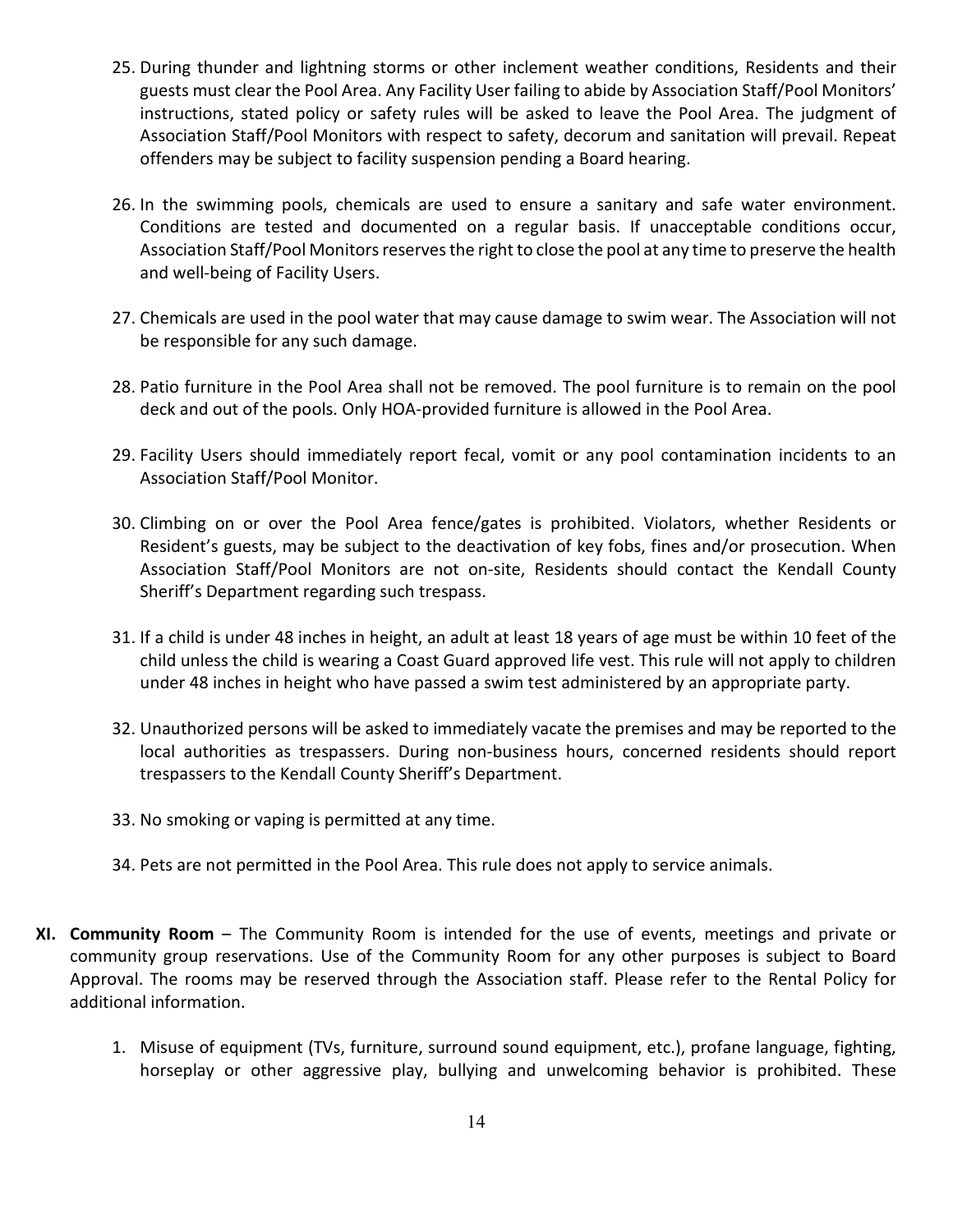behaviors should be reported to Association staff immediately. Such behavior may result in loss of access for a period of time as determined by the Board of Directors.

- 2. Under no circumstance will open flame grills, fire pits, or smokers of any kind be used in the Community Room.
- 3. Food and beverages are permitted in the Community Room; however, Facility Users must clean up any trash or debris caused by the food or beverages.
- 4. Residents and/or Guests under the age of 14 must be accompanied by a Resident that is at least 18 years of age.
- 5. Pets are not permitted in the Community Room unless as authorized by the Association staff in private or special functions, and only within specially designated areas. This rule does not apply to service animals.
- 6. Unauthorized Facility Users will be asked to immediately vacate the premises and may be reported to the local authorities as trespassers. During non-business hours, concerned residents should report trespassers to the Kendall County Sheriff's Department.
- 7. Personal sound-producing equipment that disrupts others is prohibited. Facility Users may use personal stereo devices that emit sound levels that do not disturb others, if a complaint is brought to the Association staff's attention that Facility User will be asked to either use headphones or turn off their device.
- 8. Proper attire and shoes must be worn at all times by all Facility Users including children.
- 9. No smoking or vaping is permitted at any time.
- **XII. Roca Loca Lawn** a private facility for all Facility Users.
	- 1. Hours are 8 am 10 pm
	- 2. Use is first come, first served for Club Members & accompanied guests
	- 3. Exclusive use of lawn must be reserved through the HOA Lifestyle Director
	- 4. Trash must be collected upon departure
	- 5. No glass containers
	- 6. No loud music unless associated with an approved event
	- 7. Use of bandstand and firepit must be authorized by the HOA Lifestyle Director
	- 8. Please clean off table after use
	- 9. Bicycles, skateboards, and skates are not allowed inside the lawn
	- 10. Do not prop gates open to The Club
	- 11. The lawn is under 24-hour surveillance
	- 12. Restrooms are available in the Community Room
	- 13. Grills must be attended at all times. Clean grilling area and do not dump charcoal. Management reserves the right to restrict grills on the lawn at any time.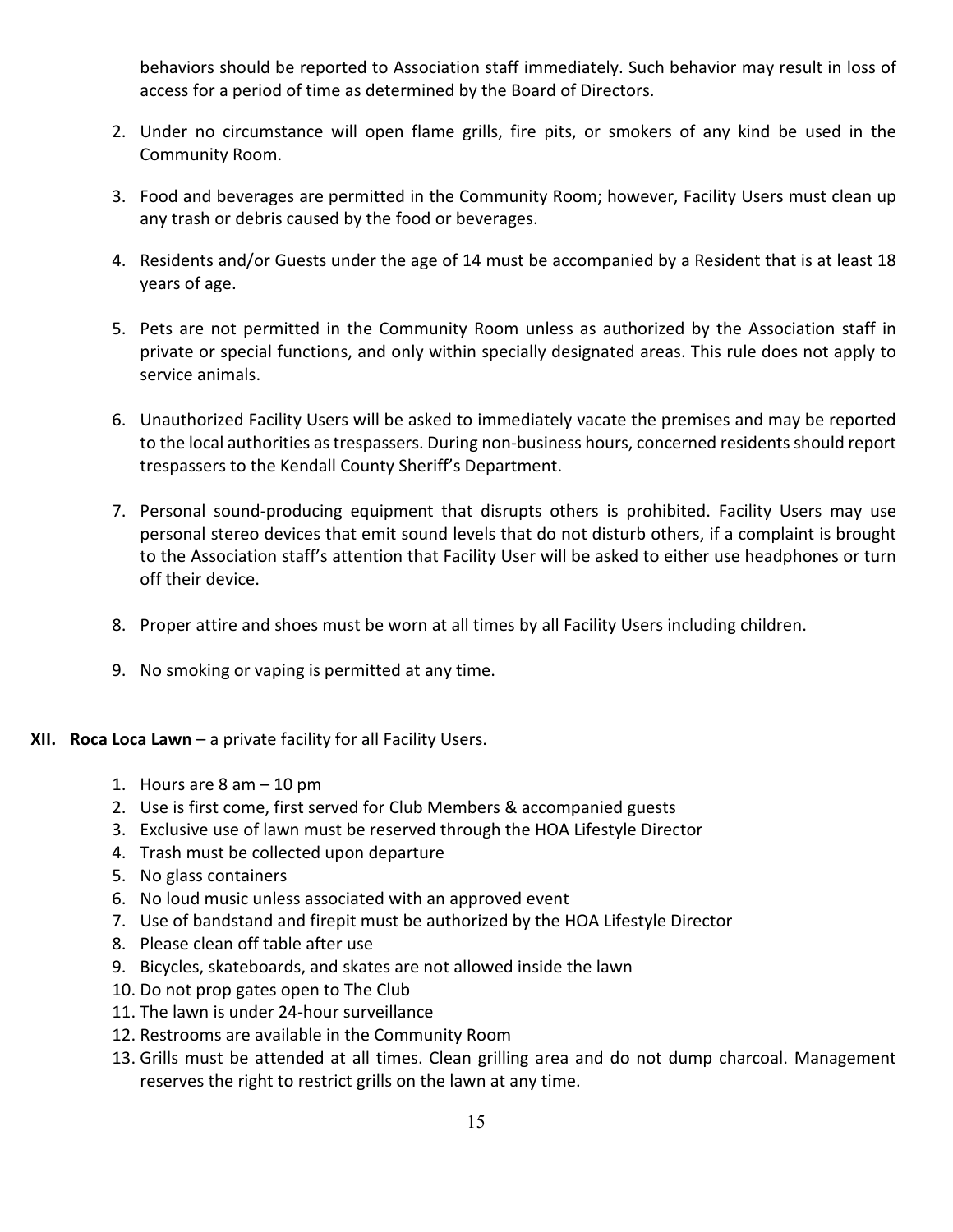- 14. Any violations are subject to fines and/or loss of Club privileges at the sole discretion of the HOA Management
- 15. No smoking or vaping is permitted at any time.
- 16. No organized sports practices or games of any character may be held at the Roca Loca Lawn.
- 17. Use of the fire pit must be arranged through the Lifestyle and Club Director. The fire pit must be secured (locked) after each use.

#### **XIII. Roca Loca Beach Volleyball** – a private facility for all Facility Users.

- 1. Hours are 8 am dusk
- 2. The courts are for the use of Club Members and their accompanied guests. A Club Member must be present at all times
- 3. Maximum play time is 1 hour if other members and guests are waiting to use the courts
- 4. Please use good sportsmanship at all times
- 5. These courts are operated on a first come, first served basis. Reservations are not accepted and holding a court to prevent other members and their accompanied guests from playing is not allowed
- 6. No abusive use of the equipment and/or courts
- 7. No climbing/hanging on the poles or nets
- 8. No abusive language, threatening conduct, excessive noise, or loud music allowed
- 9. No loitering or littering allowed
- 10. No relocating of sand outside of the courts
- 11. No glass or other breakable items allowed on the courts
- 12. No food or drink are allowed on the courts
- 13. Please pick up your trash and deposit in the proper receptacles
- 14. The courts are not a sandbox no children are allowed on the courts unless playing a game of volleyball
- 15. No pets allowed on or near the courts
- 16. No smoking or vaping is permitted at any time
- 17. No consumption of alcohol is allowed unless specifically approved in advance in writing by the Association during sanctioned HOA events
- 18. Rakes and shovels will be provided by the Association and must remain at the sand volleyball facility. Please rake the court after use to even out the courts, remove any debris and to keep the sand dry and soft.
- 19. Play at your own risk. In the event of an accident or injury, call 911 immediately. The Association and the management company are not responsible for any accident or injury
- 20. The HOA and management company assumes no responsibility for the loss, theft, or damage to personal property
- 21. Any violations are subject to fines and/or loss of Club privileges at the sole discretion of the HOA

#### **XIV. Rover Oaks Bark Parque** – a private facility for all Facility Users.

- 1. Park is only for H.O.A. Members in Esperanza and accompanied guests. No exceptions.
- 2. No dogs without people, no people without dogs.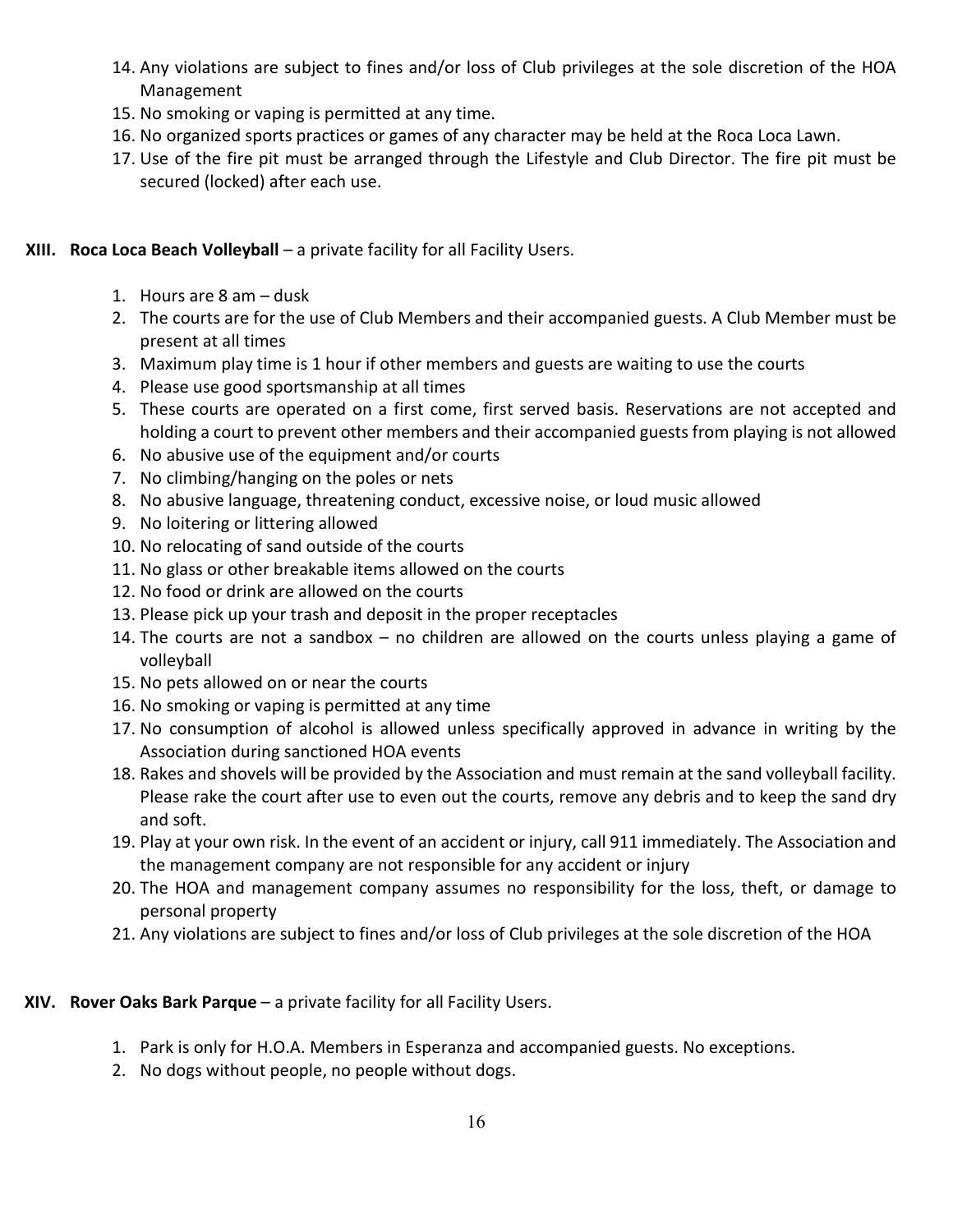- 3. Always watch your dogs. Discourage barking and digging. If your dog digs a hole, fill it in. Watch for signs of aggression.
- 4. Pick up and properly dispose of dog poop. Violators will be banned from the Parque and/or fined. Video monitoring.
- 5. Bring children at your own risk. Children under 10 must be accompanied by an adult.
- 6. Owners are responsible for all injuries caused by their dog. If your dog gets in a fight, exchange contact information and leave the facility.
- 7. No dogs in heat.
- 8. All dogs must wear a collar with an Esperanza Identity tag and owners must carry a leash.
- 9. No glass containers. Use caution and judgement when bringing food to the Parque.
- 10. Please segregate dogs by size. No puppies under four months old.
- 11. Hours: Dawn to Dusk.
- **XV. Trails** a private facility for all Facility Users.
	- 1. Trails may be paved or unpaved and may be built in native areas that lie in flood prone areas or on steep topography. During and after inclement weather, trails may be impassible due to fast moving water, standing water or mud. During such conditions, the trails may be too hazardous to use, and therefore, trails may not be usable at all times. The trails are not intended to be available for use at all times, especially during and after wet and inclement weather conditions. Additionally, portions of Esperanza may contain potentially dangerous wildlife, including (without limitation) poisonous snakes, coyotes and other wild animals. From time to time, such dangerous wildlife may be encountered on the trails, and extreme caution should be exercised in such event. Certain trails may also function as maintenance, secondary or emergency access roads and the use of those trails for that purpose is authorized and may interfere with Facility Users' use of the trails. There are no patrols conducted on the trails – use the trails at your own risk. The Association will not assume any liability, responsibility or obligation of any kind or nature, in connection with use of the trails within Esperanza.
	- 2. The trails are for Esperanza residents and their guests. Guests must be accompanied by a Resident at all times while using the trails.
	- 3. No motorized vehicles are allowed on the trails, unless approved in writing by the Association.
	- 4. Except for use of the nature and biking trail system owned by the Association, access to, or the use of all areas outside of the existing developed portions of Esperanza is strictly prohibited.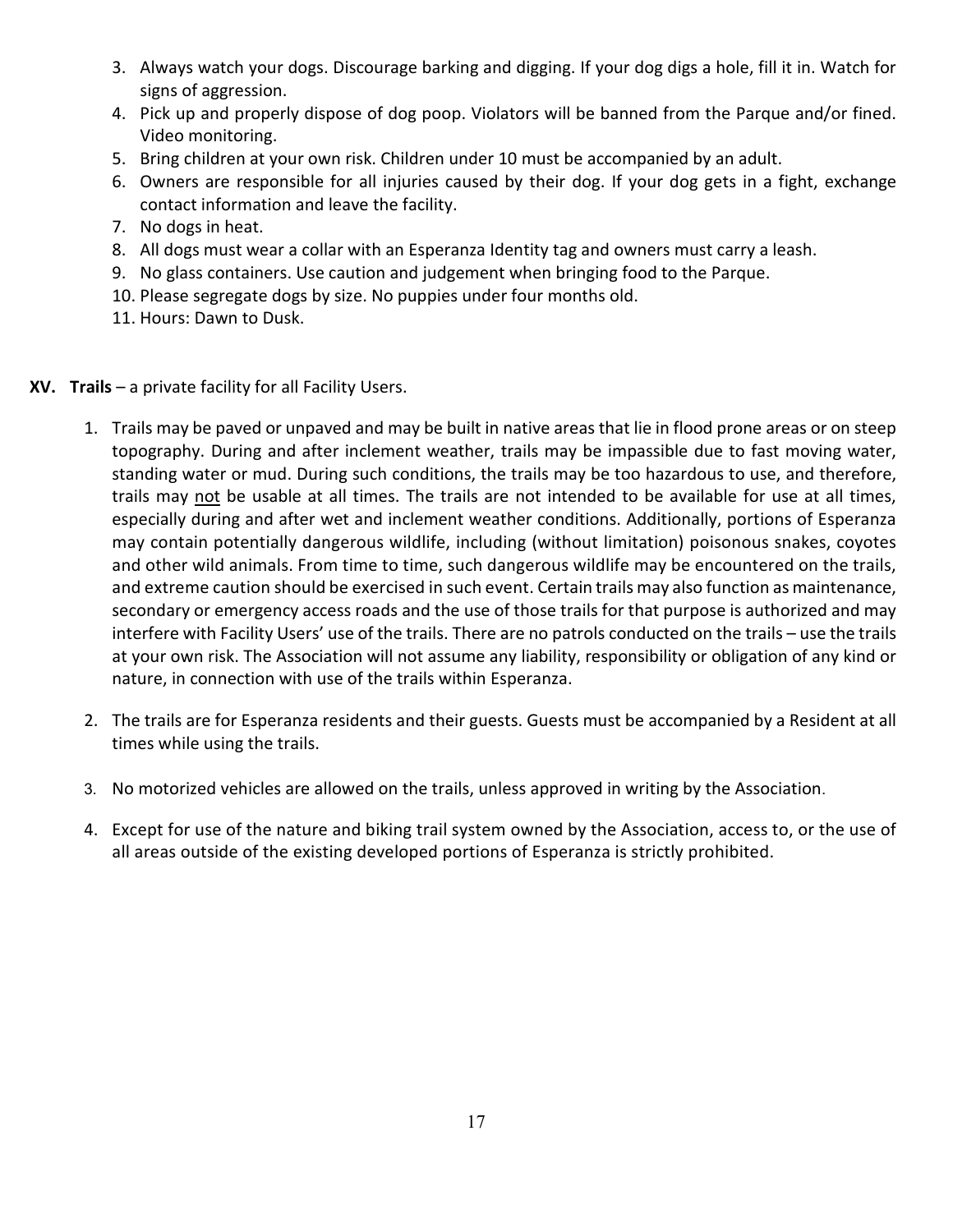#### **XVI. Community Room Rental Policy and Rules**

Thank you for your interest in having your event at the Esperanza Community Room (the "**Community Room**"). In order to ensure your event is a success, please review this Community Room Rental Policy and Rules (this "**Policy**"), regarding rental and utilization of the Esperanza Community Room. The Club At Esperanza and Esperanza Common Areas Facility User Rules and all other Esperanza rules and regulations are always in effect and apply during rental periods. The Esperanza Community Room rental request (the "**Community Room Rental Request**") is attached hereto and incorporated herein and must be completed in its entirety for all events.

A reservation of the Community Room is on a first-come, first-served basis, and the reserved Community Room and times may not be shared if a prior, conflicting reservation has been made. An Owner interested in the rental of the Community Room may complete the applicable packet on the EsperanzaHOA.com website (or pick up the applicable packet at the HOA office at the Community Center). At the time a reservation is made, a check or money order (no cash), for the security deposit in the amount of Three Hundred and No/100 Dollars (\$300.00) (the "**Security Deposit**"), must be delivered to the Manager, along with a completed packet and, if applicable, certificate(s) of insurance. The Owner renting the Community Room must sign and execute the Community Room Rental Request. Regardless of whether the Community Room Rental Request is executed, the Owner is bound by the Community Room Rental Request.

Upon receipt of the completed Community Room Rental Request, payment of the Rental Fee and Security Deposit, and all required additional documentation, the Manager will send an email confirmation of an approved event, date, and time. Reservations not posted and evidenced by a fully executed Community Room Rental Request may not be honored. Owners may not access the rented Community Room prior to the scheduled time, nor remain in the rented Community Room after the scheduled time.

The Community Room Rental Request may be denied or revoked by the Manager or the Board of Directors, in its sole discretion, with no reason being given. A reserved event may be terminated during the event if, in the judgement of the Manager, it poses a threat or harm or danger to (i) the Community Room; (ii) any facility, Improvement or Property; (iii) other Owners or their guests; or (iv) the loss of quiet enjoyment by other Owners or Occupants.

#### **Community Room Rental Rules**

- An Owner may reserve the Community Room on an exclusive basis. Only Owners may reserve the Community Room for events. Reservation of the Community room ONLY includes the use of the Community Room and does not include the use of any other facility, including the pools, unless pool access is specifically requested on the **Community Room Rental Request Form** and such pool access is approved by the HOA. Any gathering that includes ten (10) or more people is considered a private event.
- *Residents Only.* The Community Room (including adjacent restrooms) may only be rented by an Esperanza Resident.
	- o Owners are responsible for all guests.
	- o Owners must be present for the entirety of the event.
	- o Owners must be in good standing with the Esperanza Community Association, Inc. (the "**Association**").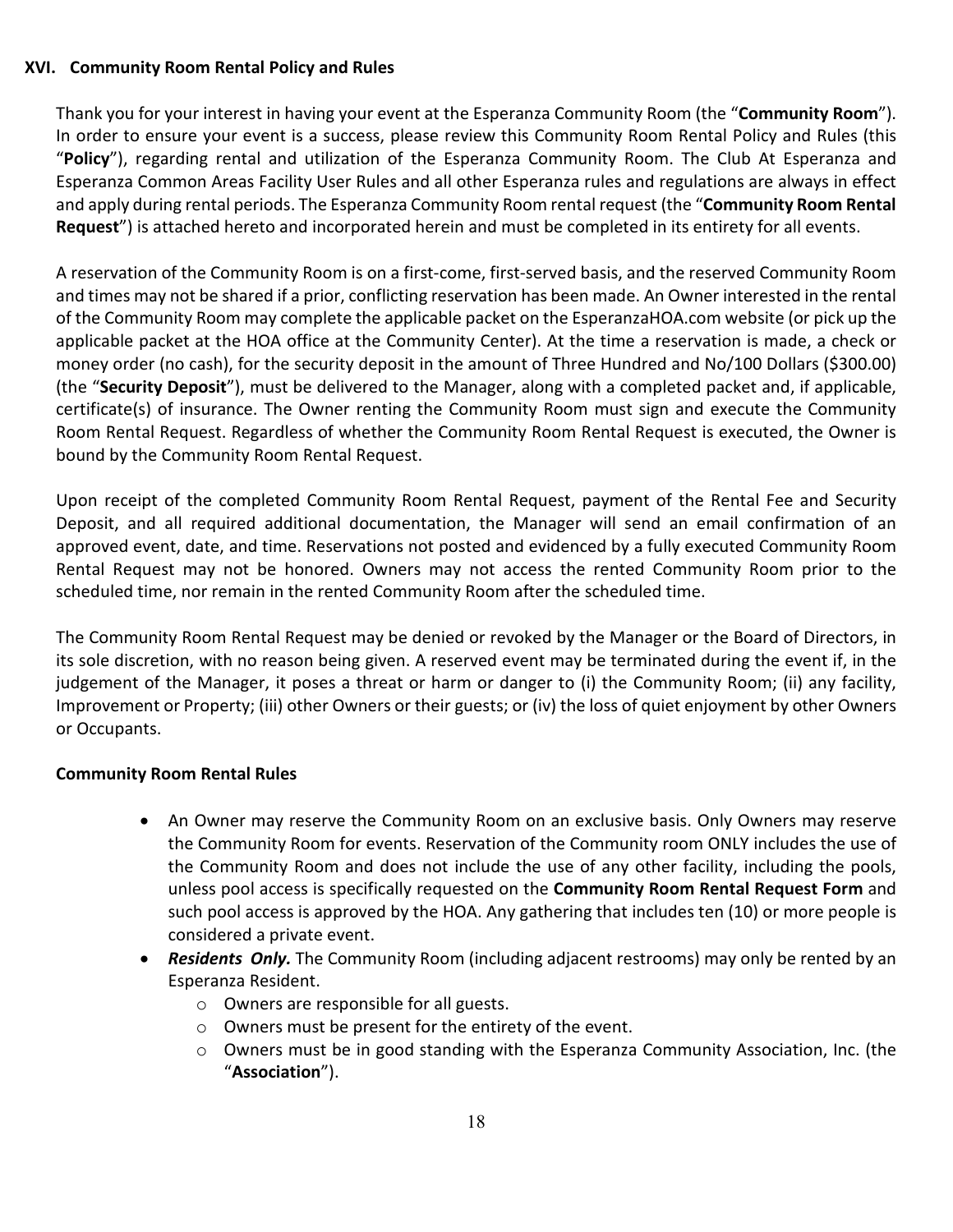- *Rental Rates and Security Deposits.* The rental rate and the Security Deposits for use of the Community Room are as set forth in this Policy. The Security deposit secures the rental time, location, and date. To receive a full refund of the Security Deposit within fourteen (14) days after an event, an Owner must:
	- $\circ$  Remove all garbage, place garbage in a dumpster and replace garbage can liners.
	- o Fold up tables, return chairs to the carrier and wipe down all tables.
	- o Sweep, mop and/or vacuum the rented Community Room.
	- o Take down all decorations or event displays. Owners may not place any decorations or displays on any Community Room wall at any time.
	- o Clean and restore the rented Community Room to its pre-rented condition and satisfaction and approval of the Manager.

Failure to complete any of the above requirements for a full refund of the Security Deposit will result in forfeiture of the entire deposit. The Manager and/or Board of Directors reserves the right to review the refund of the Security Deposit on a case-by-case basis.

In the event use of the rented Community Room exceeds the time reserved, the Owner will forfeit the entire Security Deposit. *Food and Drinks.* The Owner may bring food and beverages into the rented Community Room. If the Owner desires to have alcohol available at the event, the Owner must notify the manager in advance. Use of propane to heat or cook food is prohibited.

- *Set Up and Breakdown.* The Owner is solely responsible for the set up and breakdown of the event. At no time will furniture from one (1) area of the Community Center be relocated to another area.
- *Computation of Rental Time.* The rental time period is inclusive of set-up and clean-up time.
- *Duration of Events.* Unless otherwise authorized by the Manager, each rental shall be for four (4) hours. No rentals will begin before 9:00 am or continue past 10:00 pm.
- *Available Hours.* Two (2) additional hours may be reserved at Fifty and No/100 Dollars per hour with seven (7) days prior notice to and approved by the Manager. Additional hours must be within the 9:00 am – 10:00 pm timeframe and run concurrent with the rental time. All private events, including clean-up, must be completed by 10:00 pm.
- *Usage.* Rentals are for private use only i.e. birthday parties, anniversary parties, baby showers.
	- o No open access to the public is allowed.
	- o No profit generating opportunities allowed.
	- o No soliciting.
	- o No promotion of business.
	- o No onsite sales.
	- o Usage of the Community Center sound system is prohibited.
- *Order of Rentals.* Rentals will be considered in the following order:
	- o *Declarant*
	- o *Board of Directors*
	- o *Developer marketing and sales events*
	- o *Association events*
	- o *Association Committee meetings and events*
	- o *Clubs/Classes*
	- o *Private events*
	- *Maximum Capacity.* The maximum capacity limit of 129 individuals in the Community Room shall not be exceeded at any time.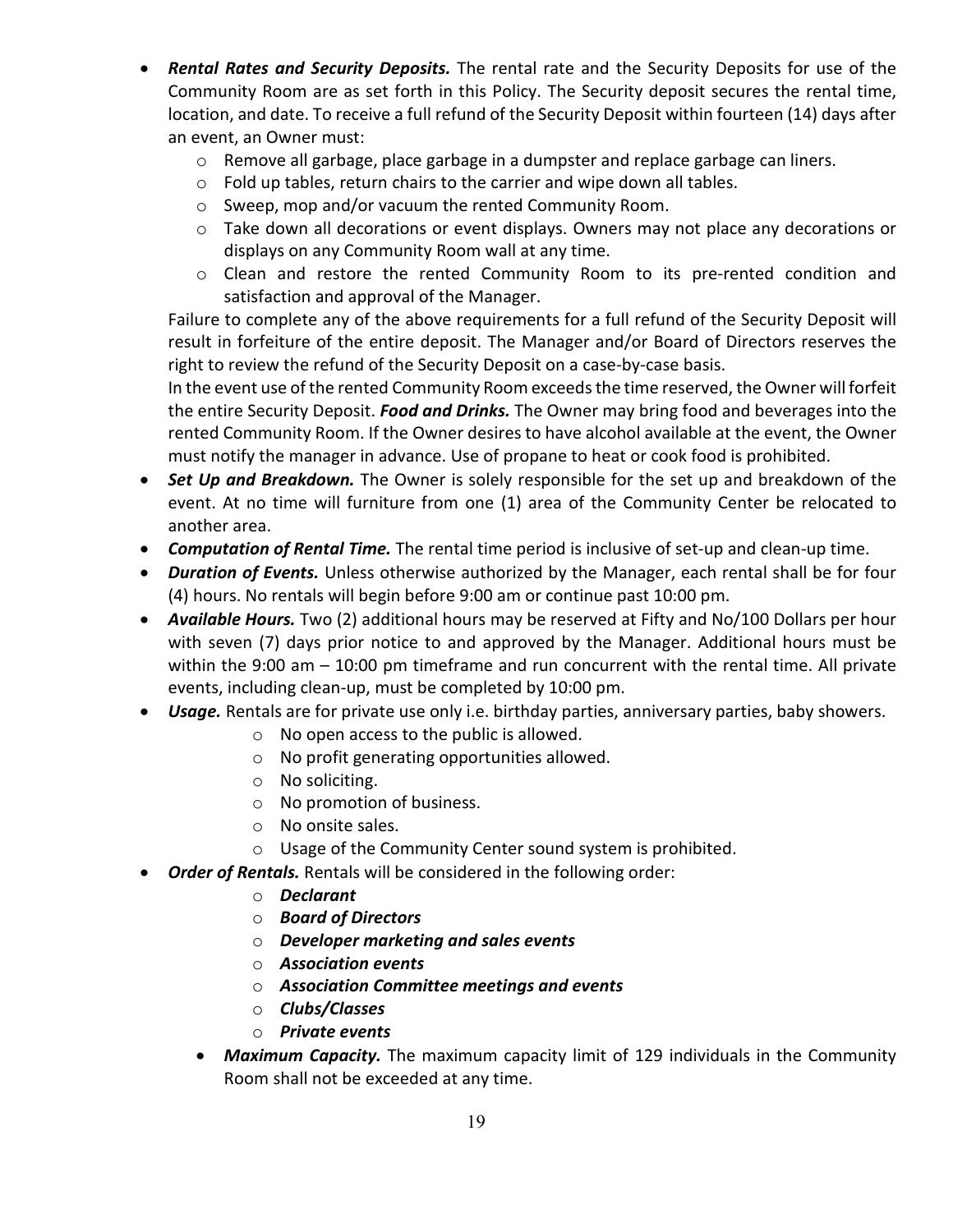- *Noise.* The volume of live or recorded music must not violate applicable Kendall County, Texas, noise ordinances, or unreasonably interfere with the quiet enjoyment by other Owners and Occupants.
- *Bounce Houses and Other Structures.* Bounce houses and similar structures are not permitted on Common Area.
- *Insurance Requirements.* The Manager reserves the right to require additional liability insurance coverage for any event that it determines, in its sole discretion, needs such liability coverage. Additional liability coverage will be required for all events that use catering services. The Association shall be named on any required insurance policy as an additional insured. A copy of any required insurance policy and/or certificate of insurance must be provided to the Manager on or before seventy-two (72) hours prior to the event.
- *Surveillance Cameras.* Surveillance cameras may be used in the Esperanza community at all times.
- *Community Room Rental Rate.* The rental rate is \$50.00 for the initial 4 hours.
- *Community Room Security Deposit.* The security deposit is \$300.00.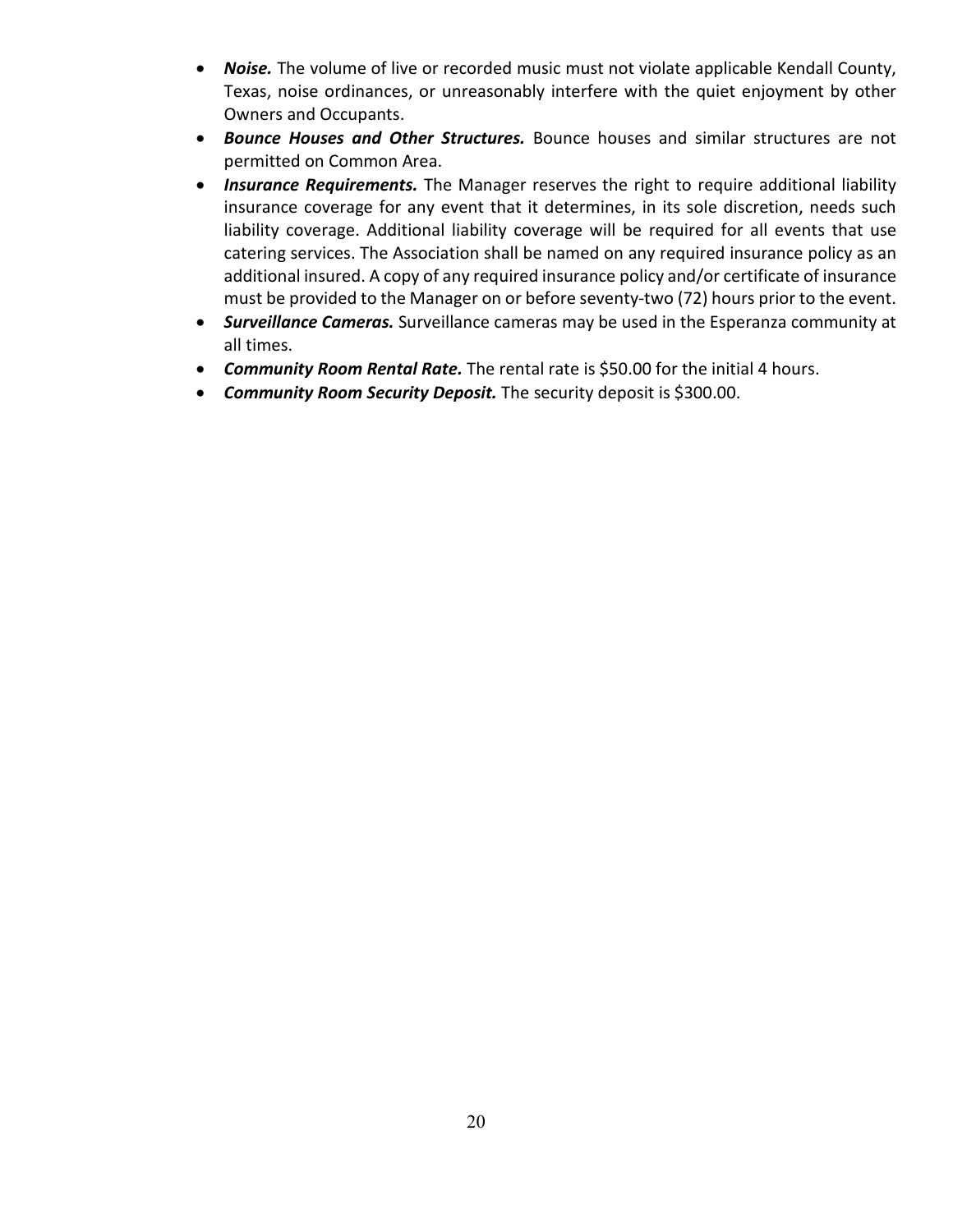#### **Indemnification**

Owner agrees that by submission of the Community Rental Request, he/she will be held liable for all damages, losses and expenses incurred by the Association caused by acts and/or omissions of the Owner, or any of his or her guests, agents, officers, directors, employees, consultants, or similar persons. Further, the Owner agrees to indemnify, defend and hold the Association harmless of all claims, suits, judgments, damages, losses and expenses, including but not limited to court cost, expert witnesses, consultation services and attorney fees, arising from all acts and/or omissions of the Owner, or any of his/her guests, agents, officers, directors, employees, consultants, or similar persons.

Nothing contained in this Policy, or the Community Room Rental Request shall be construed as a waiver of the Associations' limitations on liability.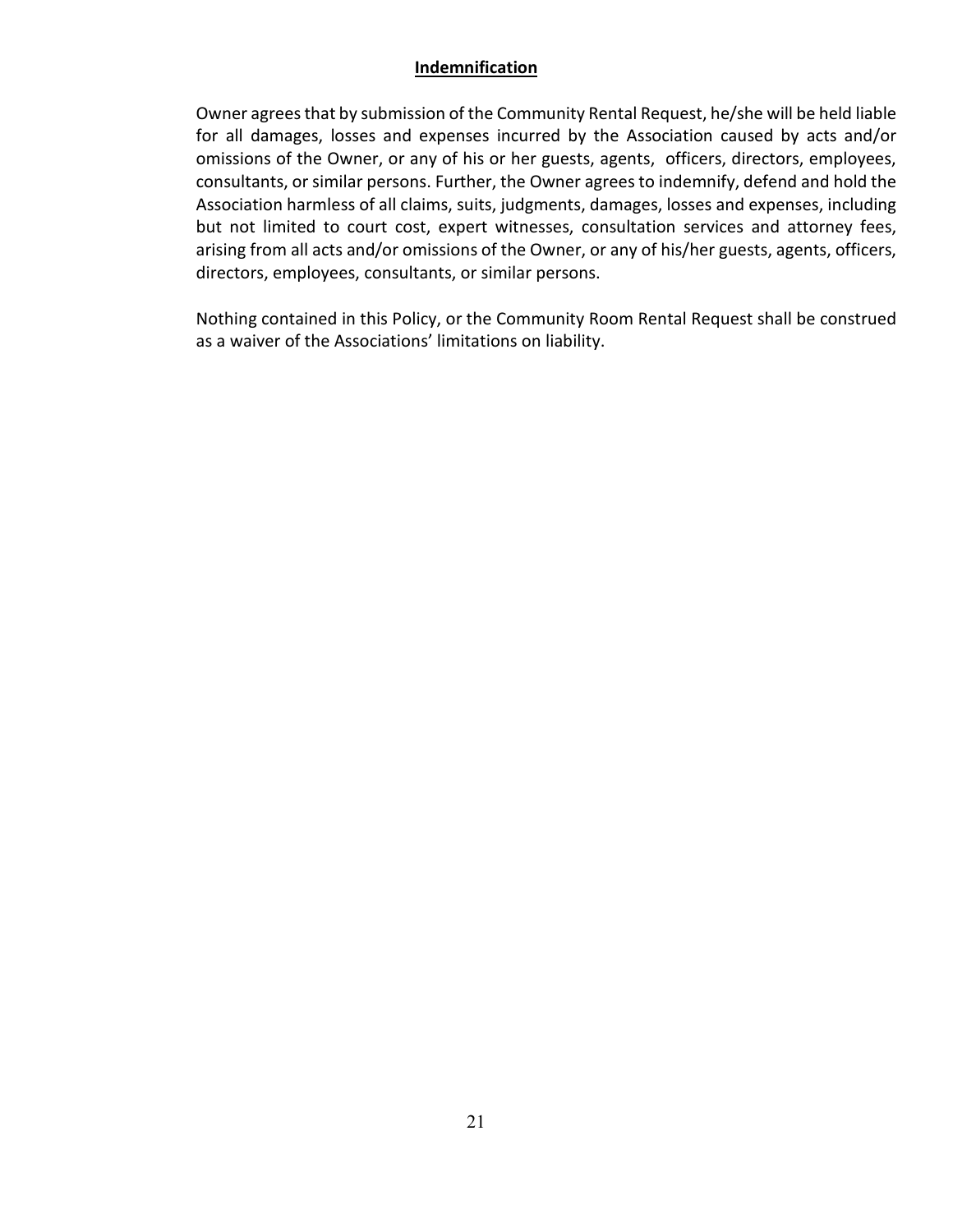

### **COMMUNITY ROOM RENTAL REQUEST**

### **Rental Request**

|                                    |                                                                                                                                                                                     |      |       | <b>OFFICE USE ONLY</b><br>DATE: $\_\_\_\_\_\_\_\_\_\_\_\_\_\_\$<br><b>ROOM RENTAL</b> | <b>FINAL APPROVED DATE</b><br>OF THE COMMUNITY                 |
|------------------------------------|-------------------------------------------------------------------------------------------------------------------------------------------------------------------------------------|------|-------|---------------------------------------------------------------------------------------|----------------------------------------------------------------|
| 1. OWNER INFORMATION               |                                                                                                                                                                                     |      |       |                                                                                       |                                                                |
|                                    |                                                                                                                                                                                     |      |       |                                                                                       | Submitted On: ______________/ _____/ ______ at ____: ___ am/pm |
|                                    |                                                                                                                                                                                     |      |       |                                                                                       |                                                                |
| Street                             |                                                                                                                                                                                     | City | State | Zip                                                                                   |                                                                |
|                                    |                                                                                                                                                                                     |      |       |                                                                                       |                                                                |
| Cell                               |                                                                                                                                                                                     |      |       |                                                                                       |                                                                |
|                                    | I UNDERSTAND THAT THIS REQUEST IF ONLY FOR THE USE OF THE COMMUNITY ROOM AND DOES NOT<br>INCLUDE THE USE OF ANY OTHER ESPERANZA FACILITIES, INCLUDING THE FITNESS CENTER AND POOLS. |      |       |                                                                                       |                                                                |
| Owner signature of acknowledgement |                                                                                                                                                                                     |      | Date  |                                                                                       |                                                                |
| 2. RENTAL INFORMATION              |                                                                                                                                                                                     |      |       |                                                                                       |                                                                |
| <b>Event Name:</b>                 |                                                                                                                                                                                     |      |       |                                                                                       |                                                                |

**Description:** \_\_\_\_\_\_\_\_\_\_\_\_\_\_\_\_\_\_\_\_\_\_\_\_\_\_\_\_\_\_\_\_\_\_\_\_\_\_\_\_\_\_\_\_\_\_\_\_\_\_\_\_\_\_\_\_\_\_\_\_\_\_\_\_\_\_\_\_\_\_\_\_\_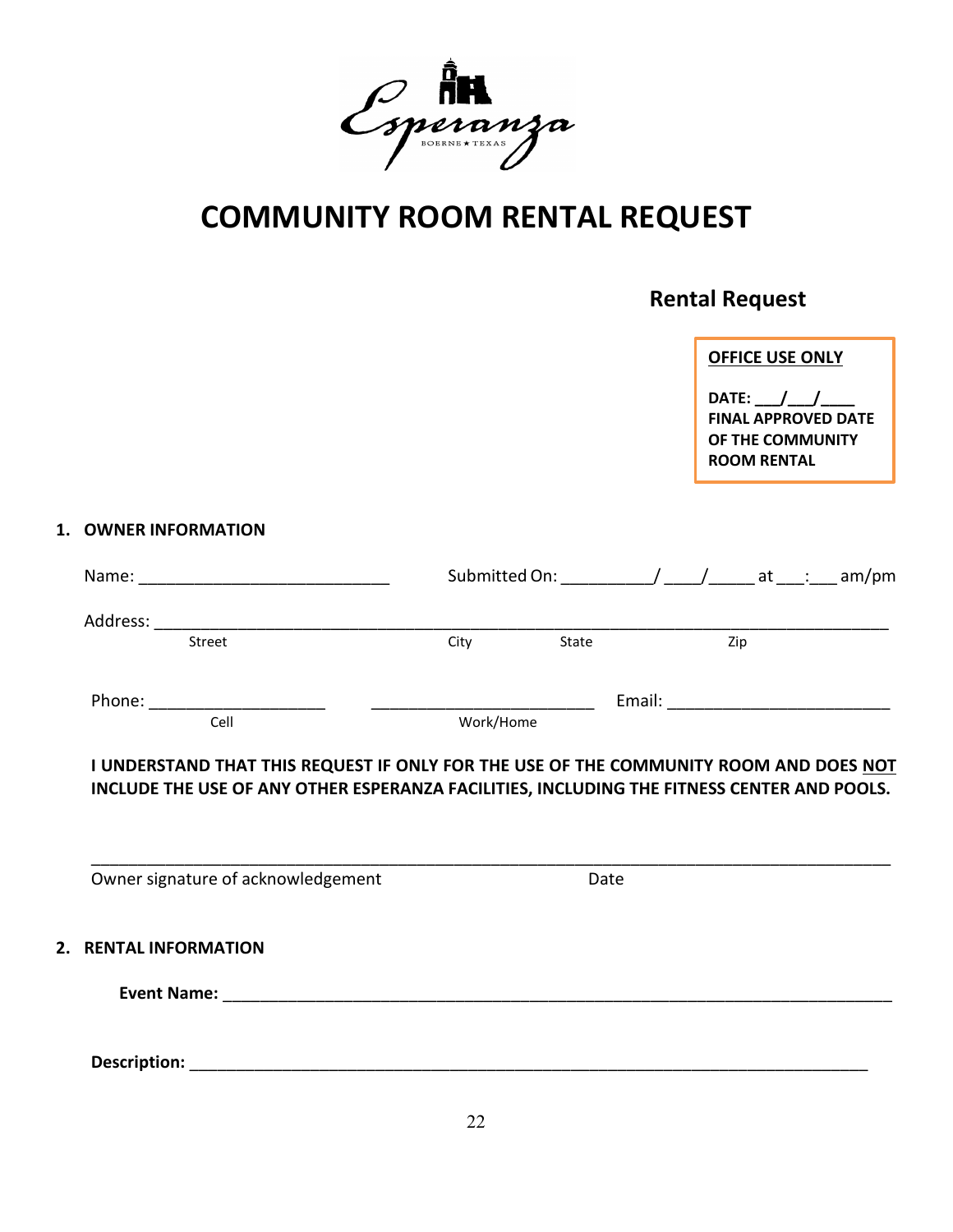#### **Date(s) and Time(s):**

| Day: _________________________                                                                                        |  |  | Date: $/ /$ Start Time: : am/pm (includes set-up)                |
|-----------------------------------------------------------------------------------------------------------------------|--|--|------------------------------------------------------------------|
| Expected Number of Attendees:                                                                                         |  |  | End Time: $\frac{1}{\sqrt{2}}$ : am/pm (includes clean-up)       |
| Any additional information:                                                                                           |  |  |                                                                  |
|                                                                                                                       |  |  |                                                                  |
| Repeat: Yes/No                                                                                                        |  |  | If yes, how often: (Ex. Once a week or every Monday and Thursday |
| Alternate Date Request: (In case the initial date requested is not available, please indicate another request option) |  |  |                                                                  |
|                                                                                                                       |  |  | Day: Date: / / Start Time: : am/pm (includes set-up)             |
| Expected Number of Attendees: ________                                                                                |  |  | End Time: $\therefore$ am/pm (includes clean-up)                 |

*Community Room Rental Rate.* The rental rate is \$50.00 for the initial four (4 hours). Two (2) additional hours may be reserved at Fifty and No/100 Dollars per hour with seven (7) days prior notice to and written approval by the Manager.

*Community Room Security Deposit.* The security deposit is \$300.00.

**3. Pool Access.** The pool may be reserved in conjunction with the Community Room provided arrangements are made two weeks in advance of the event. If you desire pool access, please provide the following information (*if no information is provided, pool access is denied*):

Number of Swimmers \_\_\_

Note: If pool access is requested, arrangements must be made two weeks in advance to acquire pool monitors. Full pool monitor coverage is required during any pool rental event and the fees for the pool monitors must be paid two weeks in advance of the event. The maximum number of guests for the pool is 25 guests and all guests must vacate the pool at the end of the allotted time. All swim guests are required to wear wrist bands provided by the HOA.

**4. ADDITIONAL INFORMATION (**i.e. number of tables/chairs requested): Use the space below to list any additional information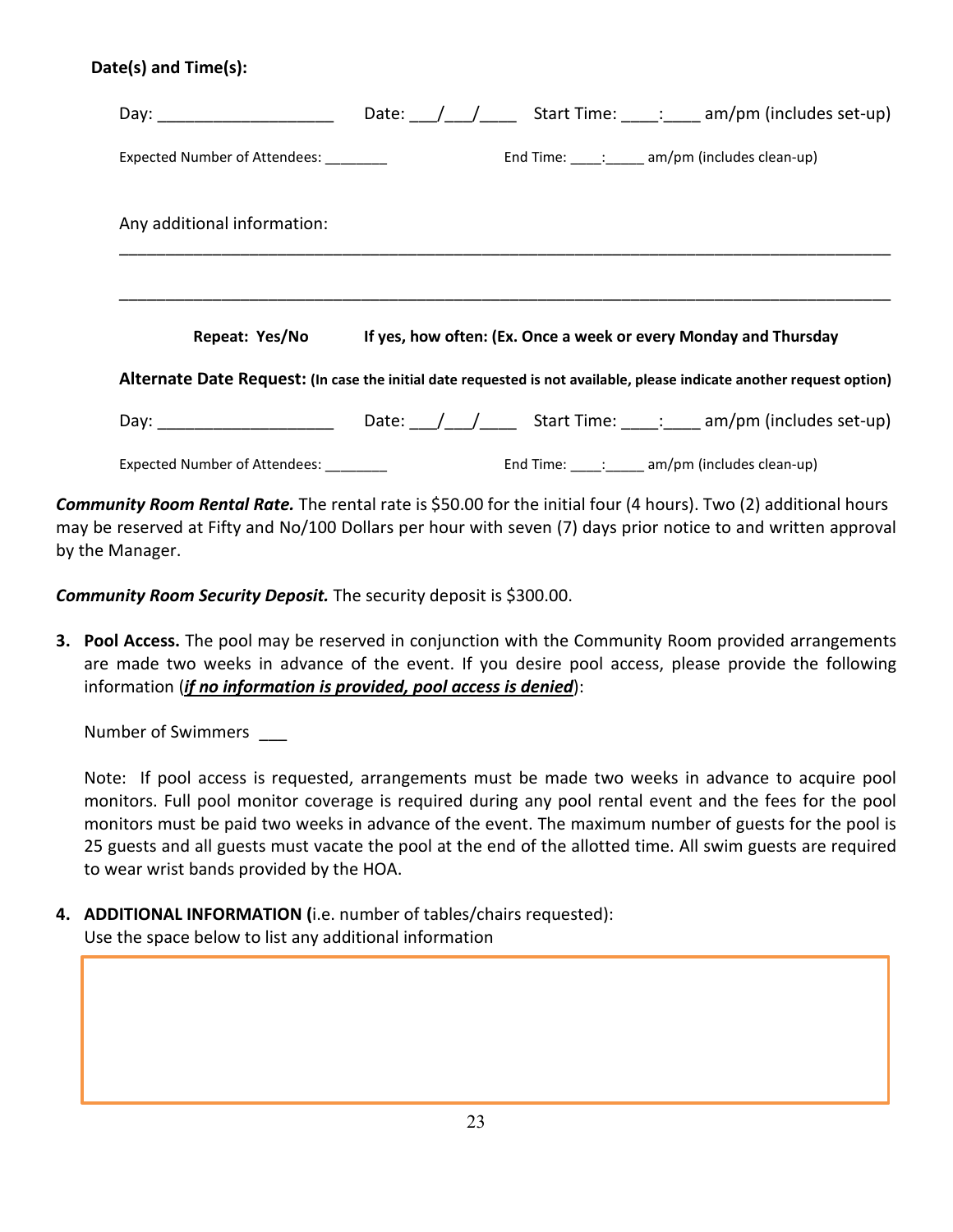#### **YOU ARE RESPONSIBLE FOR ENSURING THAT ALL VENDORS SUBMIT A COPY OF THEIR BUSINESS LICENSE AND A CERTIFICATE OF LIABILITY INSURANCE MAMING THE ASSOCIATION AS THE CERTIFICATE HOLDER.**

- **4. "As is Condition": Own Risk.** The Association makes no warranty or representation regarding the physical condition of the facilities, the furniture, fixtures and other personal property within the facilities or their safety, security or suitable of use. No oral representation by the Manager or their staff shall constitute any kind of warranty whatsoever. Owner acknowledges the Owner's use is at their own risk and the Association or Manager shall not be liable to Owner or to Owner's family, guests, invitees, agents and employees or any third party for any damage to person or property proximately caused by an act, omission or neglect of Owner or Owner's family , guests, invitees, agents and employees or any third party. Owner acknowledges and agrees that the Association or the manager is not responsible for damaged, lost or stolen personal property.
- **5. Indemnity.** To the fullest extent permitted by law, Owner hereby does and agrees to indemnify, protect, hold harmless and defend the Association and their respective officers, directors, employees and agents from and against all claims, demands, damages, injuries, losses, liens, causes of action, suits, judgements, penalties, liabilities, debts cost and expenses, including court costs and attorneys' fees of any nature, kind or description, whether arising out of a cancelled reservation, contract, tort, strict liability, misrepresentation, violation of applicable law and/or cause whatsoever, including without limitation, claims for injuries to or death of any person, or damage to or loss of any property of any person or entity directly or indirectly (collectively, "**Liability**") arising out of, caused by, in connection with, or resulting from Owner's reservation and Owner's use of the facilities. Owner expressly agrees that this indemnity and hold harmless provision shall apply where Liability arises in whole or in part from the negligence of the Association or their officers, directors, employees, and agents. This provision shall survive the termination of this Agreement.
- **6. Release.** Owner hereby releases the Association and their respective officers, directors, employees, and agents from liability for any claims with respect to the facilities, including negligence of the Association and their respective officers, directors, employees, and agents. This provision shall survive the termination of this Agreement.
- **7. Acknowledgement of Receipt of Rules.** Owner hereby acknowledges receipt of the attached Esperanza Community Room Rental Policy and Rules (the "**Policy**") and hereby agrees to abide by the Policy and to inform their family, guests, invitees, agents and employees who use the Community Room of the Policy and that their compliance with the Policy is required. Owner hereby agrees to clean and restore the rented Community Room to meet or exceed its pre-rented condition, within the reserved time period, including, but not limited to, removal and disposal of all event associated trash from the rented Community Center or any Common Area.

| <b>Owner Signature</b>                    | <b>Printed Name</b> |  |
|-------------------------------------------|---------------------|--|
| <b>Esperanza Representative Signature</b> | <b>Printed Name</b> |  |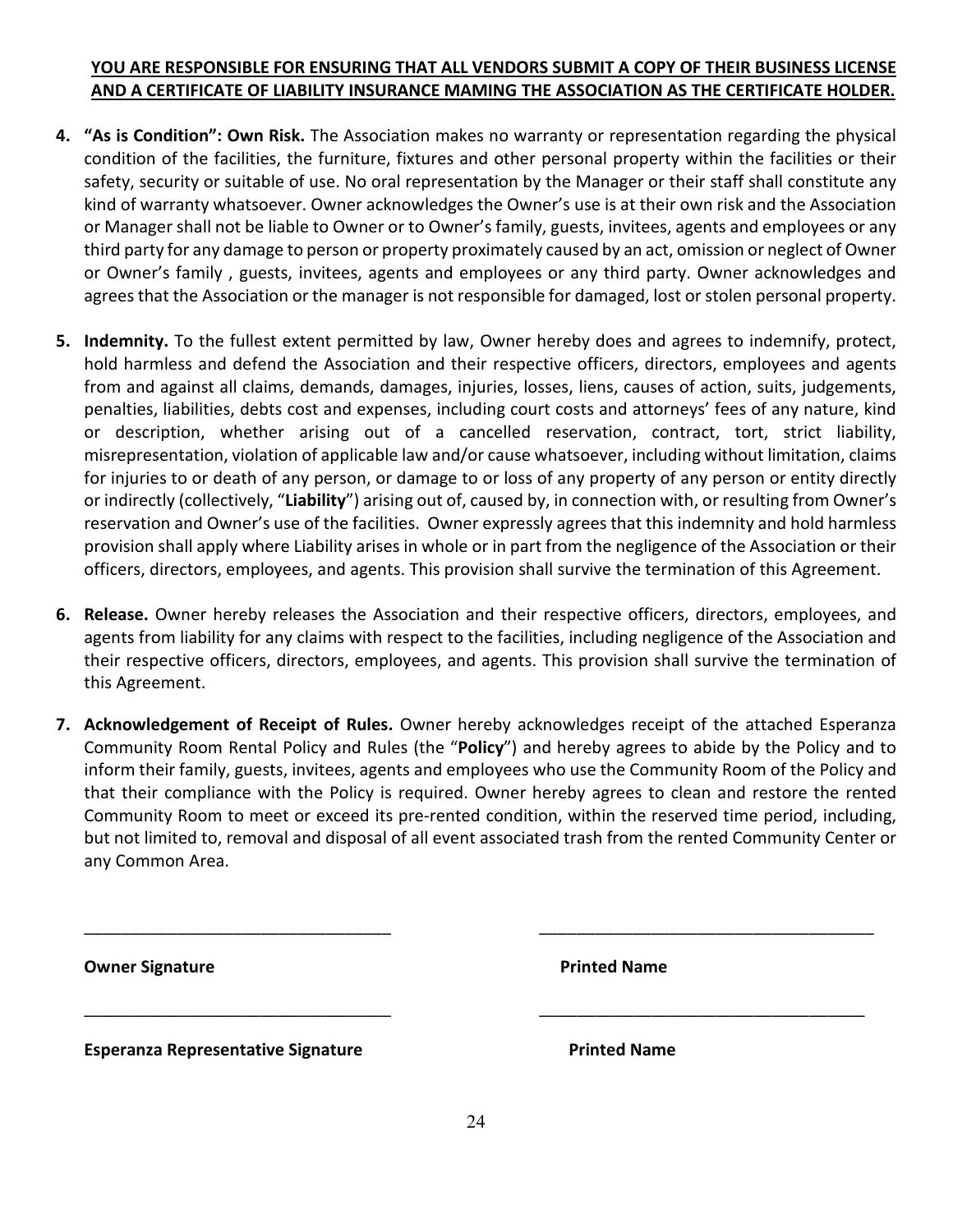#### **OFFICE USE ONLY – DEPOSITS & APPROVAL INFORMATION**

|                                                                                             | Manager Action: Reviewed & Approved ___ Not approved ___ Initials: ____ Date: _____________ |
|---------------------------------------------------------------------------------------------|---------------------------------------------------------------------------------------------|
|                                                                                             | Pool Access Approved _____ Not Approved ____ Initials: _____ Date: _____________            |
| Rental Status: Tentative Cancelled Day: __________________________________Date: __/__/_____ |                                                                                             |
|                                                                                             |                                                                                             |
|                                                                                             |                                                                                             |
| Notes:                                                                                      |                                                                                             |
|                                                                                             |                                                                                             |
|                                                                                             |                                                                                             |
|                                                                                             |                                                                                             |
|                                                                                             |                                                                                             |
|                                                                                             |                                                                                             |
|                                                                                             |                                                                                             |

**Final Form May 2022**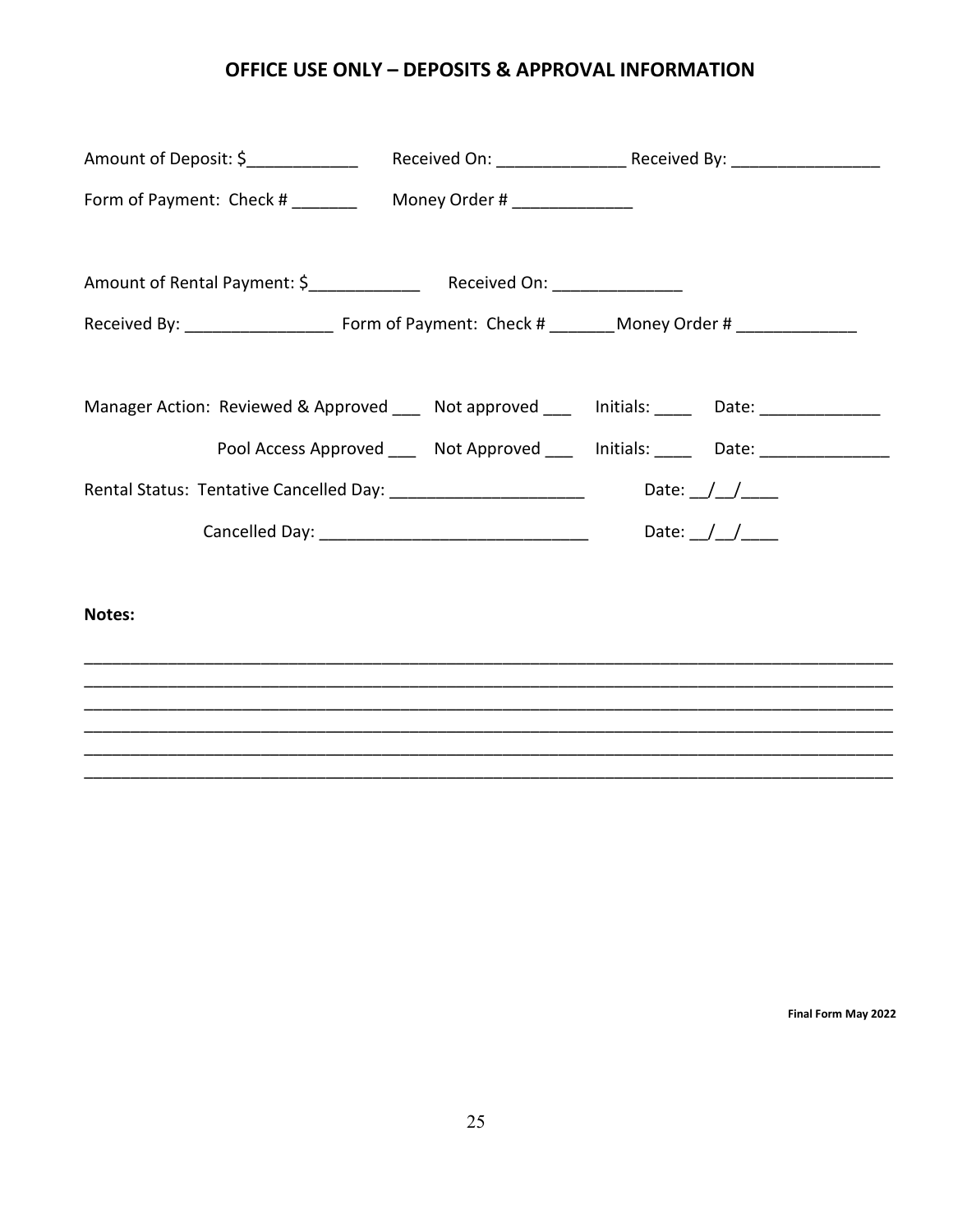- **XVII. Conflict** In the event of any conflict between these Rules and the Declaration, the Declaration shall control. In the event of any conflict between these Rules and the Bylaws, the Bylaws shall control.
- **XVIII. Facility User's Agreement -** This is not necessarily an exhaustive list of all policies, procedures, and rules associated with The Club At Esperanza and Esperanza Common Areas. While this is intended to be an accurate reflection of all procedures, management reserves the right to revise any policies, rules, schedules, etc. as circumstances change (e.g. emergencies, change in personnel, workload, community issues, etc.). I have read and understand and will adhere to the policies and procedures above which have been established by the Esperanza Community Association, Inc. I understand that failure to follow these policies and procedures may jeopardize my household's privilege to use the facilities and/or programs.

I also understand that it is my responsibility to keep current on all policies and procedures of The Club At Esperanza and Esperanza Common Areas and Amenities and to inform the Facility Users associated with my Lot of the policies and procedures, as they too must adhere to The Club At Esperanza and Esperanza Common Areas Rules.

#### **Informed Consent, Release and Waiver Agreement**

I am a member of the Esperanza Community Association, Inc. (the "Association") and are registering for use of the common area facilities, whether or not such facilities are specifically identified, owned by the Association (the "Facilities"). I understand that the Facilities are owned and/or maintained by the Association and that Lookout Development Group, L.P. (collectively referred to herein as "Declarant" which shall include all of Lookout Development Group, L.P.'s subsidiaries, affiliates, partners, directors, shareholders, officers and employees) or the Association does not, by provision of these Facilities, assume any responsibility or liability to me, my children, Occupants or my guests, and I undertake such use AT MY OWN RISK. I understand that my access to the Facilities is subject to these Esperanza Facility User Rules and Guidelines.

By my signature below, I acknowledge that I have reviewed and understand these foregoing Rules. Furthermore, I accept the current and future condition of the Facilities and the Property on which the Facilities are located (the "property") **as is and with all faults**. I understand that the Association and Declarant makes no implied or express representations or warranties of any kind whatsoever regarding the Facilities and the Property, including, but not limited to, the safety or security of the Facilities and the Property, the compliance of the Facilities and the Property with any applicable law, or the fitness for any by me or my children, my Occupants, agents, guests, and invitees. I understand that no affirmation of the Association or Declarant, by words or actions, shall constitute a warranty of any kind whatsoever. **In addition, I understand that the Association or Declarant shall not be liable to me or my children, my Occupants, agents, guests, and invitees, or any third party for any damage to person or property proximately caused by any of my acts, omissions or neglect, or the acts, omissions or neglect of my children, my Occupants, agents, guest or invitees, and I agree to indemnify and hold harmless the Association and Declarant from all claims, demands, actions, suits, and liabilities, of any kind whatsoever, from any such damage.** I understand that the Association and Declarant shall in no event be liable for any damage to person or property proximately caused by any act, omission, or neglect of the Association or Declarant, or their directors, officers, employees, or agents. Furthermore, I understand that the use of the Facilities is a privilege offered by the Association that can be suspended for a length of time to be determined by the Association's Board of Directors if: (1) I am delinquent in my Association assessments, (2) my property or home is in violation of any applicable Esperanza Covenant, (3) if I, members of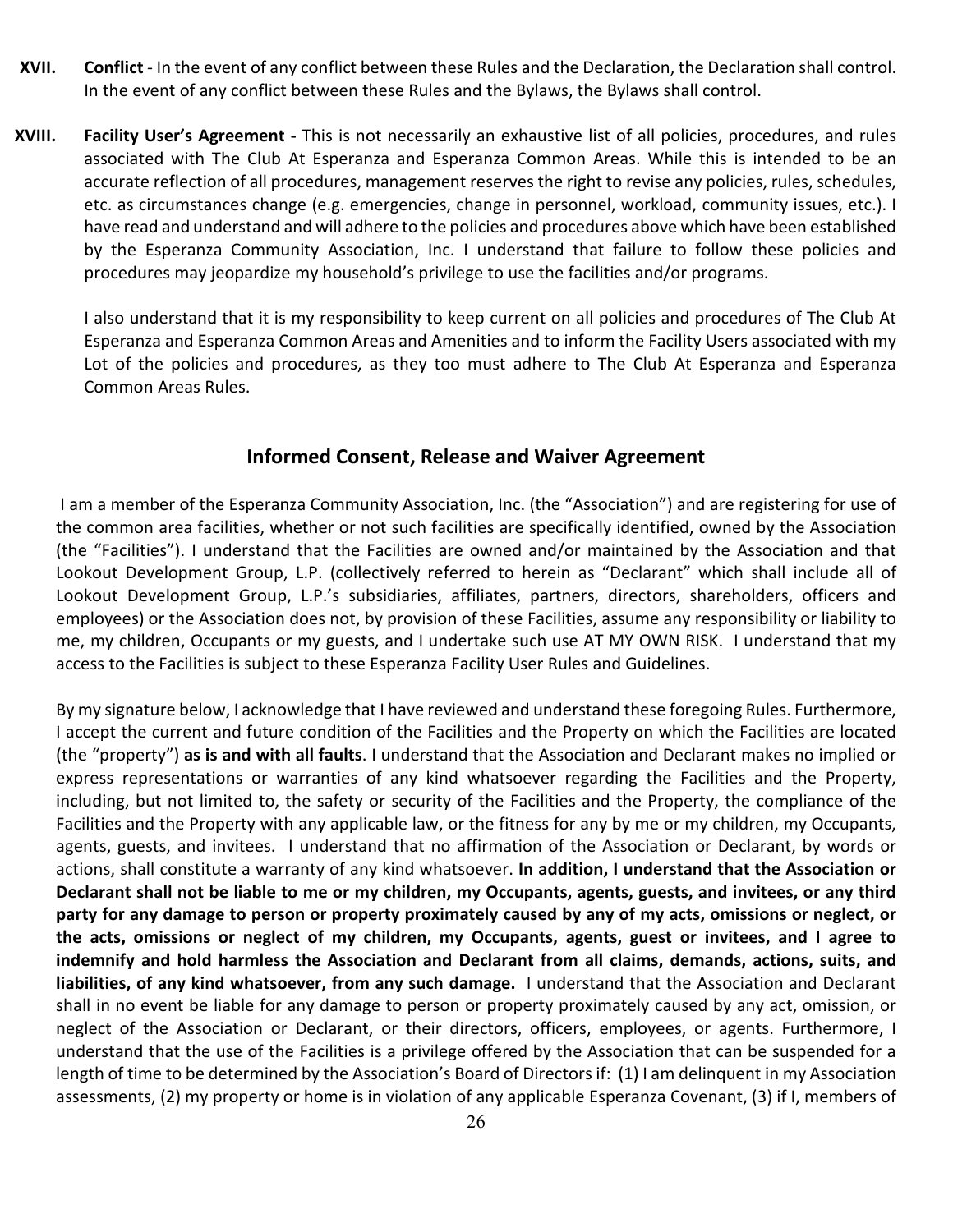my family, Occupants, agents, guests or invitees violate any of these Rules, or (4) for any other violation of the rules, regulations, policies, design guidelines (if any ), or other governing documents of the Association. **I HEREBY RELEASE ON BEHALF OF MYSELF AND ANY MINOR CHILD TO WHOM I AM GUARDIAN, AND ON BEHALF OF MY HEIRS, EXECUTORS, ADMINISTRATORS AND ASSIGNS, DECLARANT, THE ASSOCIATION, AND THEIR DIRECTORS, OFFICERS, EMPLOYEES AND AGENTS FROM LIABILITY FOR ANY CLAIMS WITH RESPECT TO THE FACILITIES OR THE PROPERTY AND FURTHER I UNDERSATND THAT I WILL BE FINANCIALLY RESPONSIBLE FOR ANY DAMAGE THAT I OR MY OCCUPANTS, AGENTS, GUESTS AND INVITEES MAY CAUSE TO THE FACILITIES.** 

#### **ACKNOWLEDGEMENT AND AGREEMENT**

I have read and understand these Rules including the Informed Consent, Release and Waiver Agreement above and agree to abide by those Rules and all other rules, regulations, policies, design guidelines (if any) or other governing documents of the Association. I acknowledge that these Rules and other regulations and rules of the Association may be changed from time to time.

| Owner Signature: 1999 Contract Contract Contract Contract Contract Contract Contract Contract Contract Contract Contract Contract Contract Contract Contract Contract Contract Contract Contract Contract Contract Contract Co |
|--------------------------------------------------------------------------------------------------------------------------------------------------------------------------------------------------------------------------------|
|                                                                                                                                                                                                                                |
|                                                                                                                                                                                                                                |
|                                                                                                                                                                                                                                |

**Final Form May 2022**